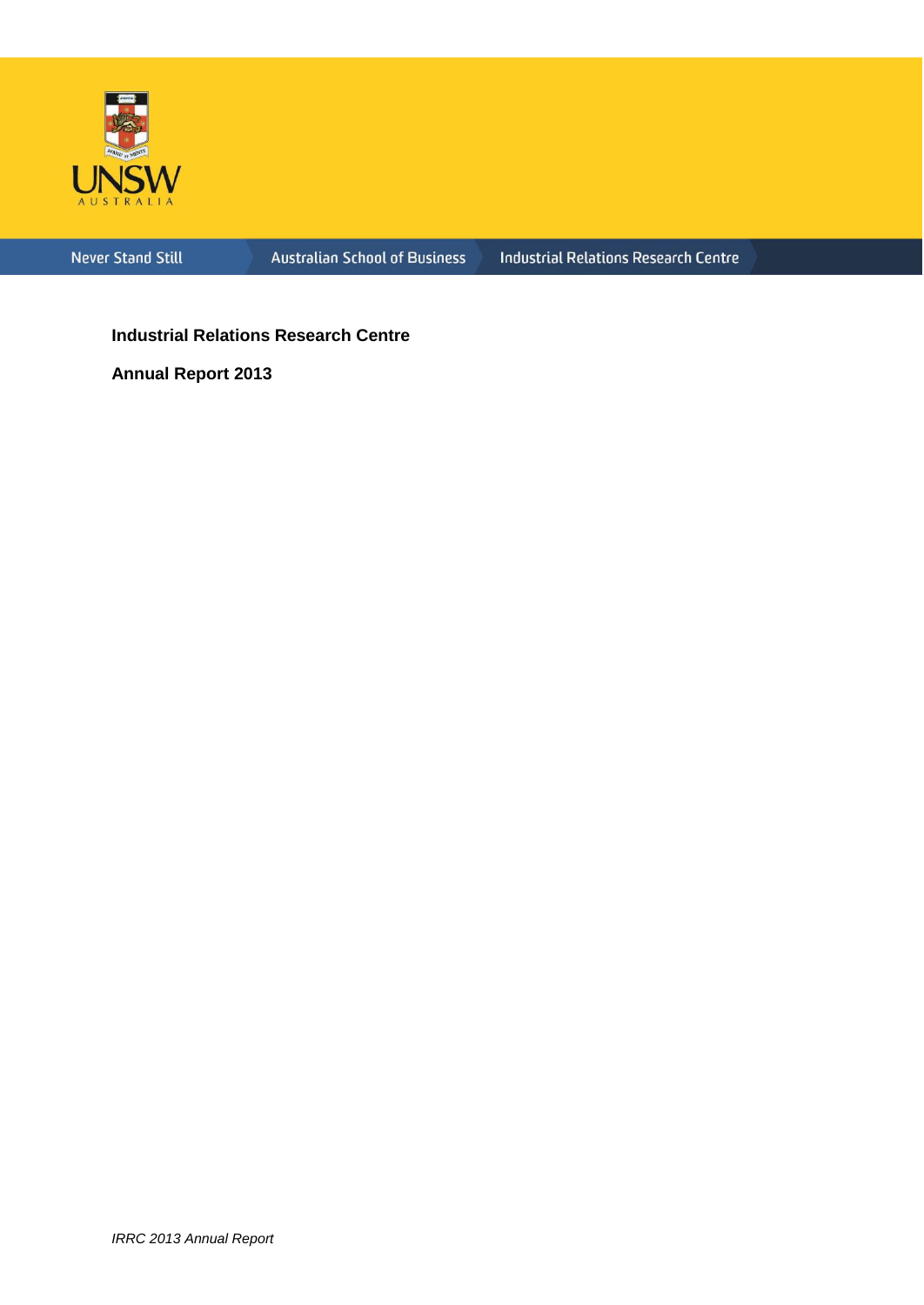# **Industrial Relations Research Centre**

# **Annual Report 2013**

|                                                                                 | Page             |
|---------------------------------------------------------------------------------|------------------|
| <b>Key Facts</b>                                                                | 3                |
| <b>Mission</b>                                                                  | 3                |
| Values                                                                          | 3                |
| Objectives for 2013                                                             | $\overline{3}$   |
| Governance                                                                      | $\overline{4}$   |
| <b>Associates and Administrative Staff</b>                                      | $\sqrt{5}$       |
| <b>Professional and Technical Staff</b>                                         | $\overline{6}$   |
| Centre's Performance in Relation to its Objectives 2013                         | $\overline{7}$   |
| Promotion of better understanding of labour markets and industrial<br>relations | $\overline{7}$   |
| Promotion of safe, engaged, productive and fair workplaces                      | $\overline{7}$   |
| Encouragement of the development, recognition and utilisation of skills         | $\boldsymbol{9}$ |
| Building the impact of <b>The Economic and Labour Relations Review</b>          | $\overline{9}$   |
| Engagement with industry, community and government in the production            | 11               |
| and dissemination of research                                                   |                  |
| Building our working relationships and international outreach                   | 13               |
| Objectives for 2013-2015                                                        | 16               |
| <b>Statement Of Financial Performance</b>                                       |                  |
| Statement Certified By The Presiding Faculty Finance Manager                    | 17               |
| <b>Funding Sources</b>                                                          | 18               |
| <b>Australian School of Business</b>                                            | 18               |
| <b>Grants and Consultancies</b>                                                 | 18               |
| Statement of in-kind contributions                                              |                  |
| Volunteer Work by Adjunct Academics and Administrative Staff                    | 18               |
| Imputed Salaries - Associates Infrastructure and other resources                | 19               |
| Infrastructure and other resources                                              |                  |
| Details of Grants, Consultancies, Research Projects, Publications and Other     | 20               |
| <b>Scholarly Achievements</b>                                                   |                  |
| <b>Grants and consultancies</b>                                                 | 20               |
| Research Supervision Carried out by the IRRC on behalf of other Academic        | 23               |
| Units                                                                           |                  |
| Publications                                                                    | 24               |
| Record of Dates and Attendance at Meetings Of The Centre Steering               | 27               |
| Committee                                                                       |                  |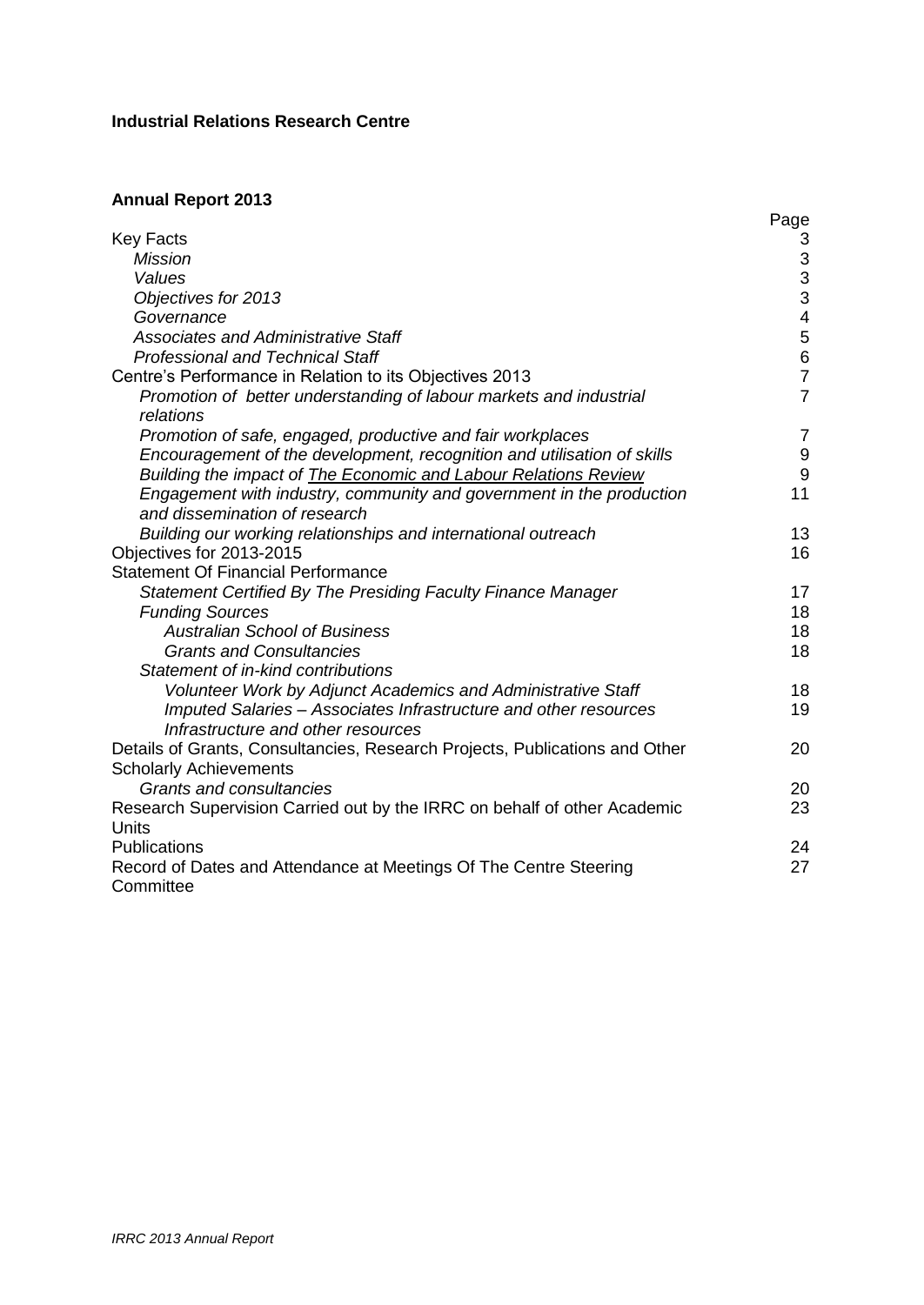# **Industrial Relations Research Centre Annual Report 2013**

# **KEY FACTS**

The Industrial Relations Research Centre (IRRC), founded in 1980, is a grouping of research associates and administrative staff from inside and outside UNSW, who collaborate to conduct and publicise research that contributes to policy and practice in fields such as the regulation of labour standards, workplace health and safety, and workforce development.

The IRRC produces *The Economic and Labour Relations Review (ELRR)*, a journal which in 2013 was in its 24<sup>rd</sup> year, and was published four times a year. It gained its first JCR impact factor rating in 2012.

#### *Our mission*

The aim of the IRRC is to promote research on work, labour markets and industrial relations that will contribute to productive and fair work arrangements.

#### *Our values*

We are committed to:

- $\circ$  Sponsoring rigorous, independent, evidence-based research that is creative and original
- $\circ$  Acting in the public interest, through ethical research, open communication and accountability.

#### *Objectives for 2013*

Our objectives in 2013 were to

- o Promote better understanding of labour markets and industrial relations
- o Promote safe, engaged, productive and fair workplaces
- o Encourage the recognition, development and utilisation of skills
- o Continue to build the impact of *The Economic and Labour Relations Review*
- o Engage with industry, community and government in the production and dissemination of research
- o Build our working relationships and international outreach
- o Help to develop emerging scholars.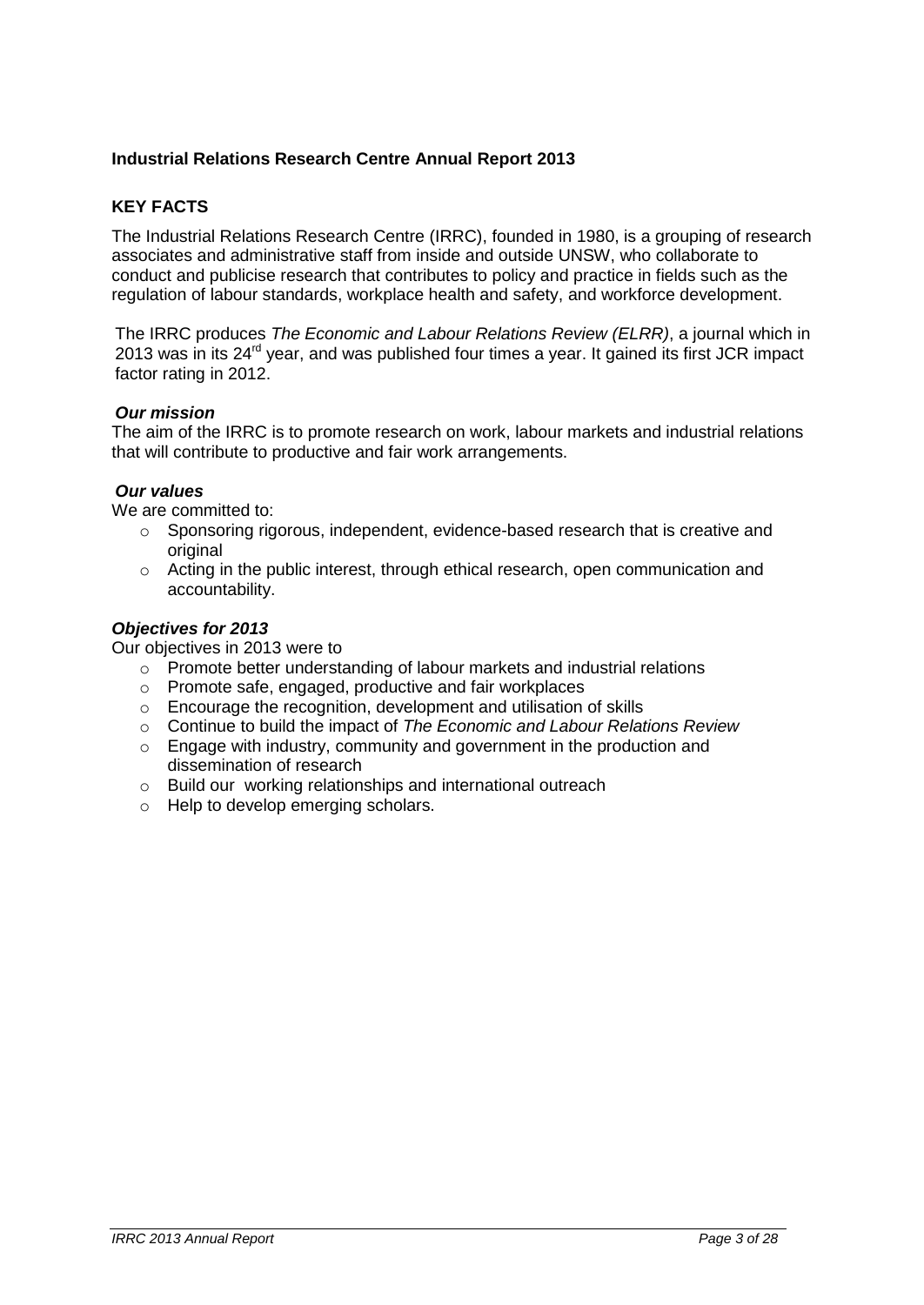# *Governance in 2013*

PRESIDING FACULTY Australian School of Business, UNSW

CHAIR: [Professor Roger Simnett,](http://www.asb.unsw.edu.au/schools/Pages/RogerSimnett.aspx) Associate Dean Research, Australian School of Business/ Professor Michael Walpole, Acting Associate Dean Research, Australian School of **Business** 

DIRECTOR: [Professor Michael Quinlan](http://www.asb.unsw.edu.au/schools/Pages/MichaelQuinlan.aspx) DEPUTY DIRECTOR: [Associate Professor Anne Junor](http://www.asb.unsw.edu.au/schools/Pages/AnneJunor.aspx)

### STEERING COMMITTEE

[Professor Chris Jackson,](http://www.asb.unsw.edu.au/schools/Pages/ChrisJackson.aspx) Head of School of Management, UNSW

[Professor Daryll Hull,](http://www.productive.com.au/index.php?option=com_content&view=article&id=5:daryll-hull&catid=3:our-people&Itemid=10) Director, Transport and Logistics Centre

[Professor Dubravka Cecez-Kecmanovic,](http://www.asb.unsw.edu.au/schools/Pages/DubravkaCecez-Kecmanovic.aspx) Head, School of Information Systems and Management, UNSW

Associate Professor Elisabetta Magnani, School of Economics, Australian School of Business, UNSW

Professor Michael Hess, Head of School of Business, UNSW Canberra

Professor Michael O'Donnell, School of Business, UNSW Canberra

[Associate Professor Peter Kriesler,](http://www.asb.unsw.edu.au/schools/Pages/PeterKriesler.aspx) School of Economics, UNSW, and Deputy Director, Centre for Applied Economic Research (CAER)

[Associate Professor Peter Sheldon,](http://www.asb.unsw.edu.au/schools/Pages/PeterSheldon.aspx) School of Management, UNSW

ADVISORY COMMITTEE (no meetings held in 2013)

Chair: [Professor Lucy Taksa,](http://www.businessandeconomics.mq.edu.au/contact_the_faculty/all_fbe_staff/lucy_taksa) Head, Department of Business, Macquarie University [Ms Juliet Bourke,](http://www.aequus.com.au/juliet_bourke_aequus_partners.html) Partner, Deloitte Australia

[Mr John Cairns,](http://www.health.qld.gov.au/about_qhealth/org_structure/qh_structure.pdf) Deputy Director General, Human Resources Services, Queensland **Health** 

[Ms Philippa Hall,](http://www.eowa.gov.au/Contact_Us.asp) Pay Equity Consultant, Equal Opportunity for Women in the Workplace Agency

[Emeritus Professor Geoffrey Harcourt,](http://www.assa.edu.au/fellows/profile.php?id=130) Economics, UNSW

[Mr Tim Harcourt,](http://www.austrade.gov.au/Tim-Harcourt-Biography/default.aspx) J.W. Nevile Fellow in Economics, UNSW

[Mr Paul Ryan,](http://www.artio.org.au/) Australian Road Transport Industry Organisation

[Ms Mairi Steele,](http://www.equalityrightsalliance.org.au/news/congratulations-eowa-and-office-women-appointments) Branch Head, Office for Women, Federal Department of Families,

Housing, Community Services and Indigenous Affairs

Ms Judith Wright, Senior Industrial Officer, ASU

[The Honourable Lance Wright QC](http://www.ntc.gov.au/viewpage.aspx?documentid=1724)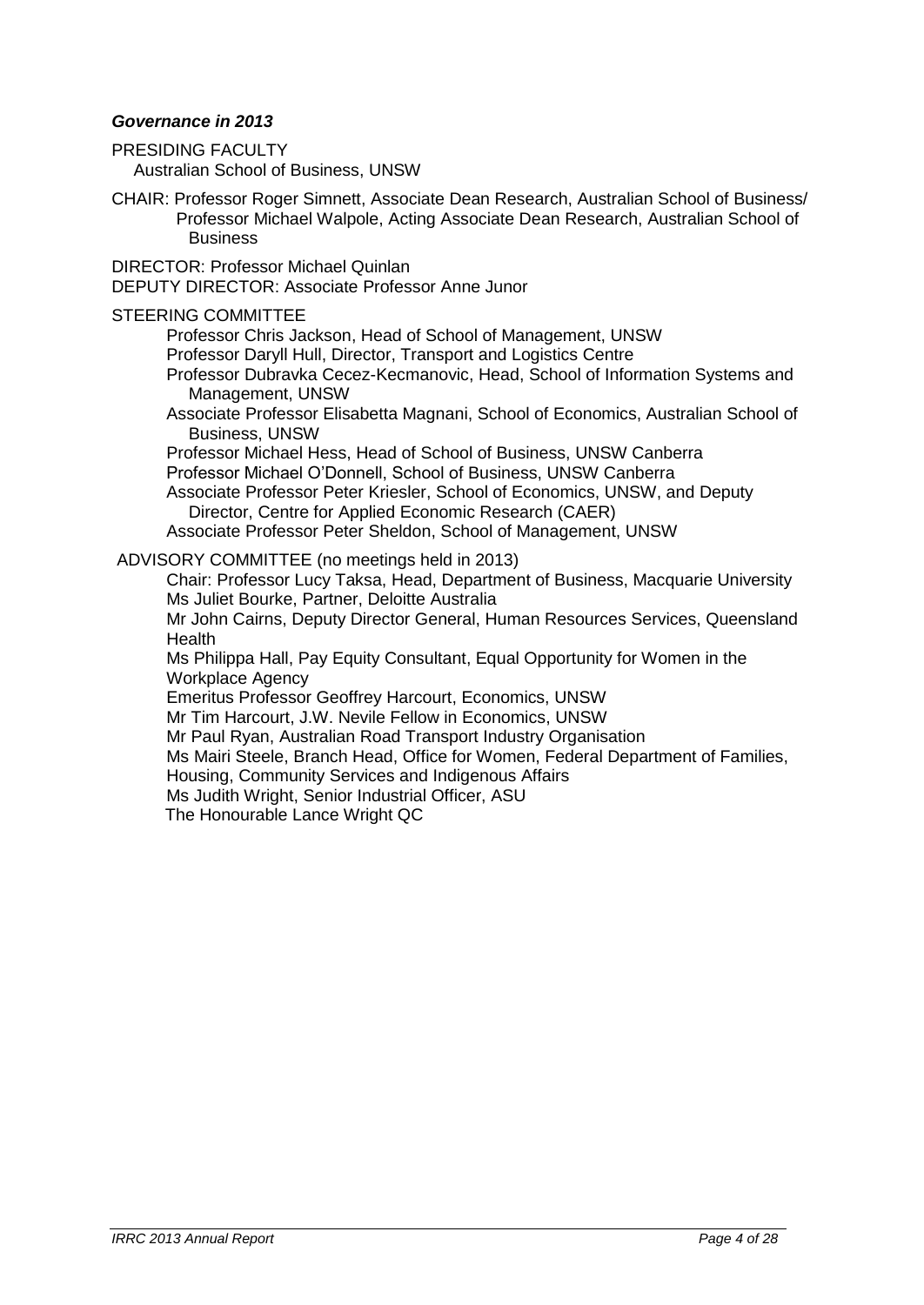# *Associates and Administrative Staff 2013*

Centre Associates are suitably qualified academic researchers whose areas of research are relevant to the objectives of the Centre and who, it is judged on the basis of their past research, publications and current interests can contribute to the mission and objectives of the IRRC.

- Associates may join the IRRC by invitation or application, following endorsement of the Steering Committee, normally for a three-year period.
- Associates may be appointed to the IRRC in an honorary capacity from inside UNSW or from another Australian University.
- Associates who are retired academics may be appointed in an Adjunct capacity.
- Overseas associates many be appointed in a Visiting capacity.
- All appointments from outside UNSW are approved by the Dean, Australian School of Business, and appointments at Level D and E additionally require approval of the Director Human Resources.

# *Located in IRRC office:*

Emeritus Professor P.N. (Raja) Junankar, UWS, IZA Professor John Lodewijks Associate Professor Jocelyn Pixley Associate Professor Craig Freedman Associate Professor Anne Junor Dr Neil Hart The IRRC has a profound debt of gratitude to these unpaid adjunct staff, who make a major contribution by providing mentorship and media work and acting as executive editors, editorial committee members and book review editor o*f ELRR..* 

*Located in Australian School of Business, UNSW*

Professor Michael Quinlan, School of Management, Director IRRC Professor Nick Wailes, Director MBT Program Associate Professor Ian Hampson, School of Management Associate Professor Peter Kriesler, School of Economics Associate Professor Elisabetta Magnani, School of Economics Associate Professor Peter Sheldon, School of Management Dr Louise Fitzgerald, School of Management Dr Douglas Fraser, School of Management Dr Bernard Gan, School of Management Dr Sarah Gregson, School of Management Dr David Morgan, School of Management Dr Carol Royal, School of Management Dr Kyoung-Hee Yu, School of Management Dr Tracy Wilcox, School of Management

#### *Located in School of Business, UNSW Canberra*

Professor Michael Hess, School of Business, UNSW Canberra Professor Michael O'Donnell, School of Business, UNSW Canberra Dr Denise Faifua, School of Business, UNSW Canberra

#### *Located in other UNSW Faculties*

Emeritus Professor Ralph Hall, Arts and Social Sciences Dr Carol Russell, Faculty of Engineering

#### *External Associates/Visitors*

Professor Peter Fairbrother, RMIT, Australia Professor Daryll Hull, Director Transport and Logistics Centre; also at Macquarie Professor Lucy Taksa, Macquarie University, Australia Professor David Walters, Cardiff University, Wales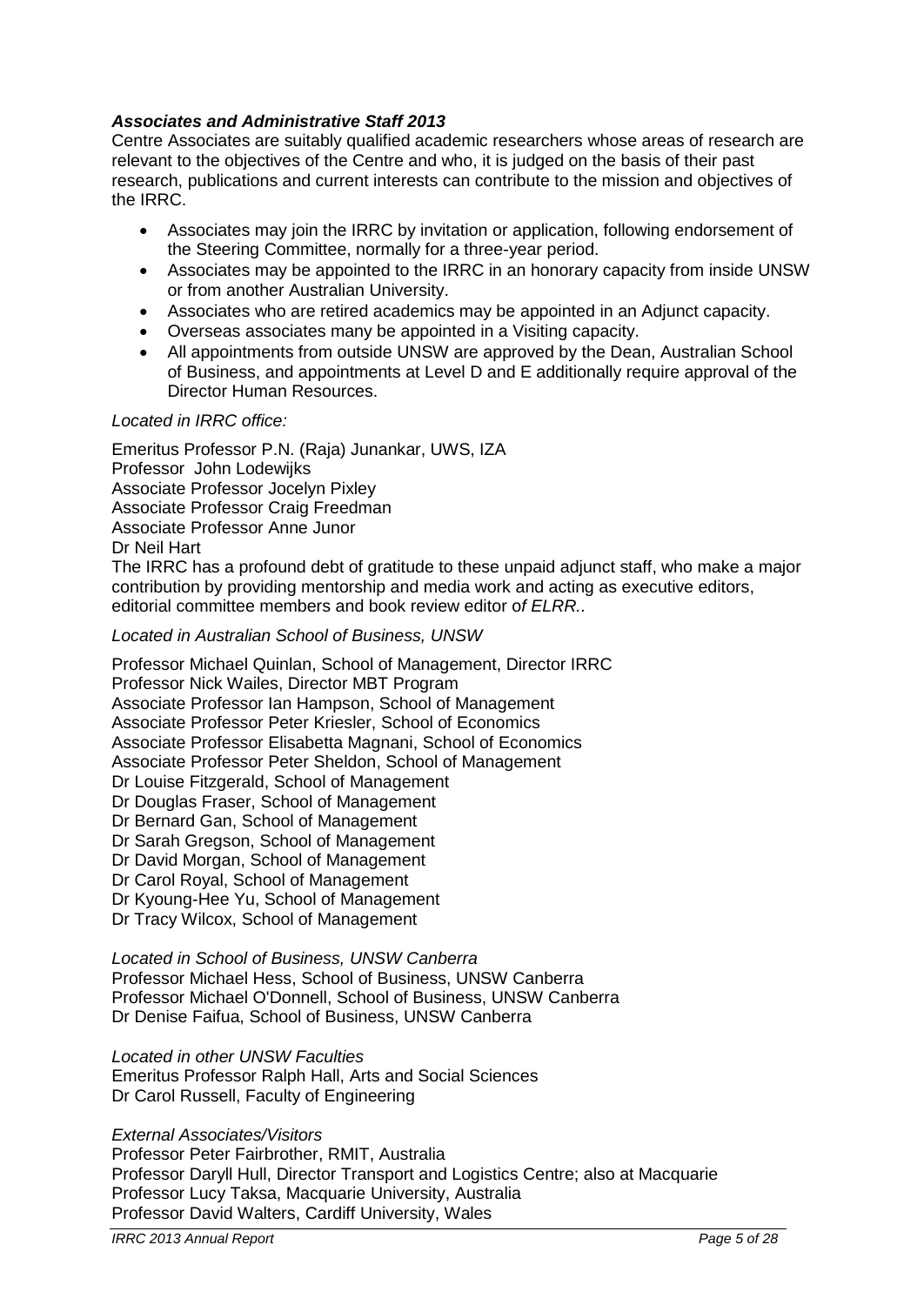Professor Sam Whimster, London Metropolitan University, England

Professor Charles Woolfson, Linkoping University, Sweden

Dr Ee-Kheng Ang, Massey University, New Zealand

Dr Alison Barnes, Macquarie University, Australia

Dr Ruth Barton, RMIT, Australia

Dr Celia Briar, formerly Massey and NZ Department of Labour

Dr In Jun, Yeungnam University, Republic of Korea

Dr Alan Morris, UTS, Australia

Dr Louise Thornthwaite, Macquarie University, Australia

Dr Elsa Underhill, Deakin University, Australia

Dr Shaun Wilson, Macquarie University, Australia

# *Professional and Technical Staff*

Ms Margaret Wallace. Casual Project Officer: *ELRR* development strategy, editorial and marketing.

Ms Rosslyn O'Grady. Part-time Administrative Assistant, financial management, records, minutes, correspondence, publicity – IRRC and *ELRR*

Mr Jason Antony. Part time Administrative Assistant.

Ms Terry O'Callaghan. Casual/Volunteer – financial, editorial and administrative work.

# Research Assistants

Ms Margaret Wallace, Part-time Research Assistant, working on LP110200888 *Recognising the Skill in Jobs Traditionally Considered Unskilled*..

Dr Doug Fraser, Part-time Research Assistant engaged jointly by the IRRC and the School of Management, on LP110100335, *The Future of Aircraft Maintenance in Australia*, and on LP110200888 *Recognising the Skill in Jobs Traditionally Considered Unskilled*. Also worked on the South-Western Sydney Manufacturing and Engineering Skills Taskforce survey.

Dr Tanya Carney Part-time Research Assistant engaged jointly by the IRRC and the School of Management, on LP110100335, *The Future of Aircraft Maintenance in Australia*, and on LP110200888 *Recognising the Skill in Jobs Traditionally Considered Unskilled*

# *Consultants*

.

In 2013, the following provided a mix of pro bono and consultancy work on the Building Professional Skills project:

- Ms Philippa Hall, formerly Director of the Pay and Employment Equity Unit, New Zealand Department of Labour and pay equity consultant to Australian Workplace Gender Equality Agency the and member of the IRRC Advisory Committee
- Dr Celia Briar, IRRC Associate, formerly of Massey University and the NZ Department of Labour
- Ms Dianne Fruin, freelance HR Consultant, formerly with Sydney Water and NSW Department of Premier and Cabinet.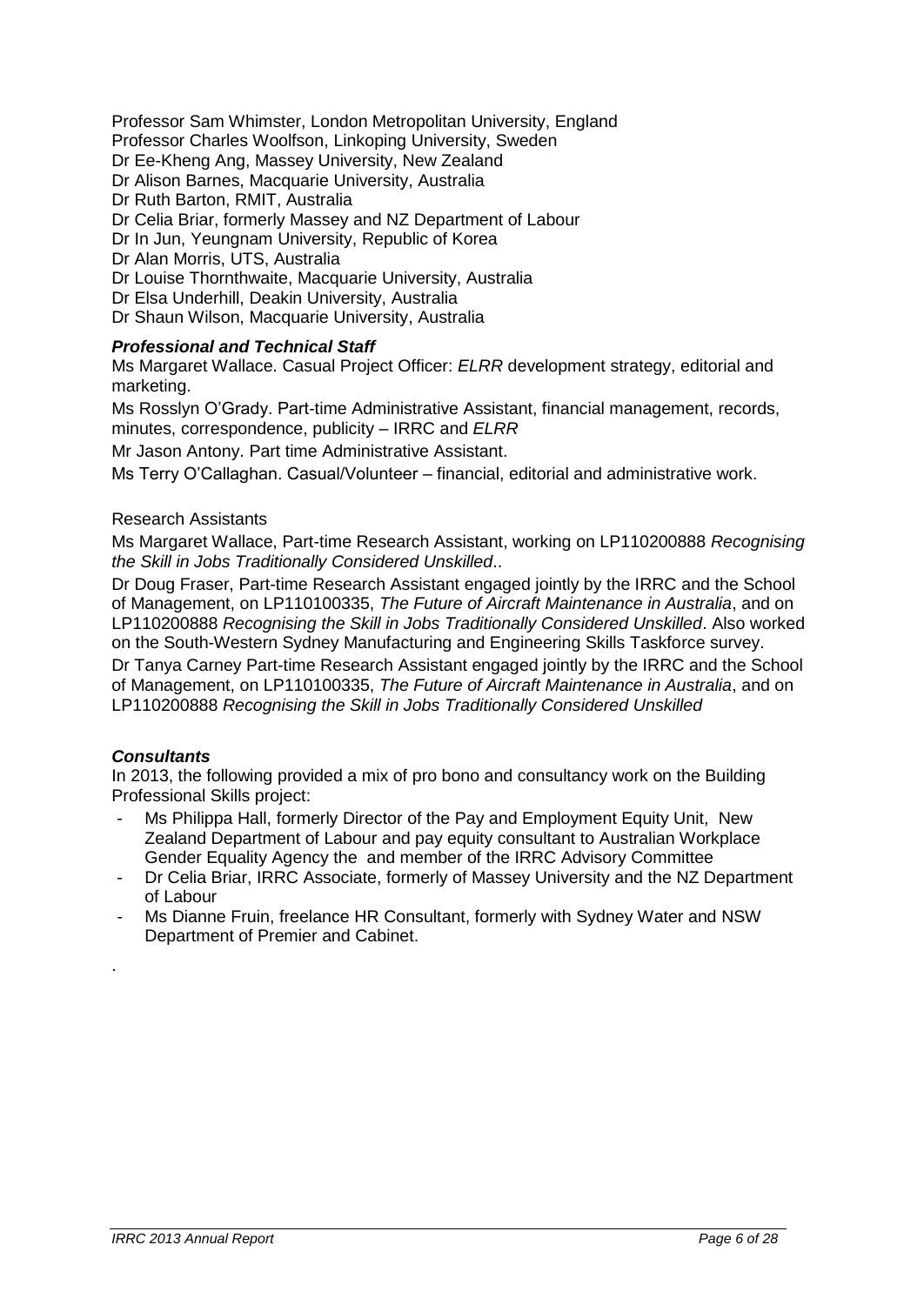# **THE CENTRE'S PERFORMANCE IN RELATION TO ITS OBJECTIVES FOR 2013**

# **Objective 1. To promote better understanding of labour markets and industrial relations**

*Achievements:* 

 In 2013 the IRRC, through *The Economic and Labour Relations Review,* published refereed articles and book reviews designed to promote an understanding of labour markets/economics. Full details of this appear under objective 4 below.

# **Objective 2. To promote safe, engaged, productive and fair workplaces**

*Achievements: Safety*

IRRC Director Professor Michael Quinlan continued in his role as an internationallyrecognised authority on workplace health and safety.

- Professor Quinlan held three ARC Grants with researchers at the University of Sydney - one on the impacts of traumatic death at work, the other on the safety of home care workers, and co-authored 3 refereed journal articles from this work. The Death at Work- Improving Support for Families Project is a world first study to pinpoint ways to improve support for partners and families following work-related tragedies. The third ARC grant examines how precarious employment affects health, and testing a model in this regard.
- Professor Quinlan had been engaged by the New Zealand Department of Labour to conduct an international comparison of mine safety regulation. In 2013 Professor Quinlan served in the Expert Reference Group to support implementation of the recommendations from the Royal Commission of Inquiry into the Pike River mining tragedy.
- Professors Michael Quinlan and David Walters (Cardiff and IRRC), with Professor Katherine Lippel, University of Ottawa, were successful applicants for a University of Ottawa grant for a three-country study led by Professor Lippel, of the regulatory effectiveness of workers compensation and workplace health and safety legislation. As a result, Dr Elsa Underhill, from Deakin University, and a participant in the project, joined the IRRC as a Visitor.
- Professor Quinlan gained publication of three journal articles and a book chapter on aspects of workplace safety (see publication list on Precarious and hazardous work: the health and safety of merchant seamen 1815-1935 in the A\* journal *Social History*  38(3).
- With IRRC Associates Sarah Gregson and Ian Hampson, Professor Quinlan had published an article in the international journal *Safety Science* 57 entitled 'Outsourcing and offshoring aircraft maintenance in the US: Implications for safety';
- Professor Michael Quinlan was the international advisor/expert for the preparation of a report prepared for the European Agency for Health and Safety at Work. He and Professor David Walters were among the three authors of the report entitled *Analysis of the Determinants of Occupational Health and Safety in a Selection of EU Member States.* Luxembourg, 2013.
- Professor Quinlan also co-authored a report for the ILO on ways to improve working conditions in SMEs.
- Professor Quinlan produced a strategy paper for Safework Australia: *Supply chains and networks*. Safework Australia, Canberra.

http://www.safeworkaustralia.gov.au/sites/swa/about/publications/pages/supply--‐ chains--‐and--networks--‐australian--‐strategy--‐paper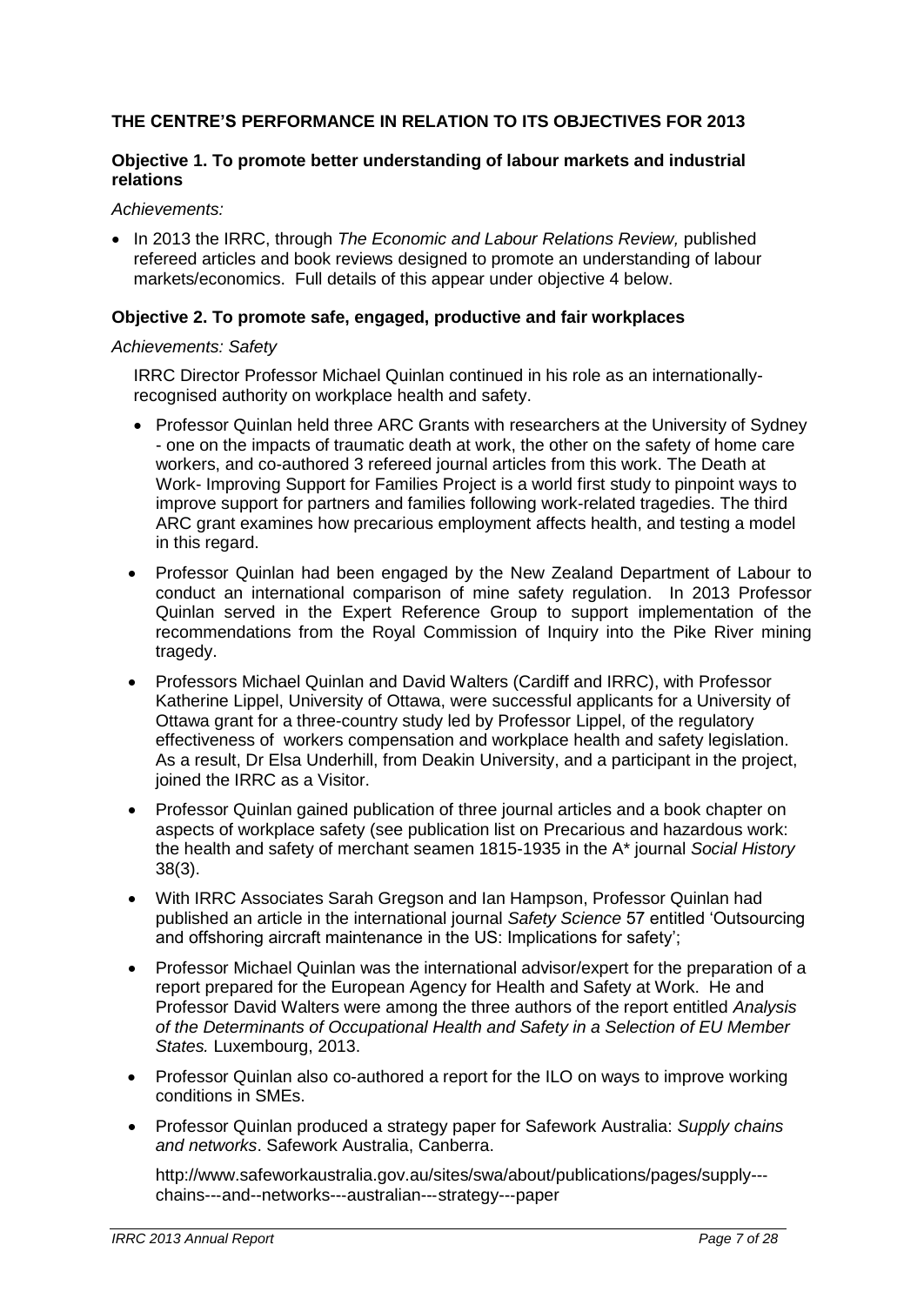• In September 2013 Professor Michael Quinlan submitted an expert witness statement in The Transport Workers Union safe rates case before the Road Safety Remuneration Tribunal (RTO2013/1).

# *Achievements: Engagement and Productivity*

In 2013 the IRRC continued to pursue its mission of providing research-backed output that makes a practical difference in workplaces:

- In January 2013 the IRRC successfully tendered to the Australian Workforce and Productivity Agency for selection as a preferred provider.
- From March to September Professor Raja Junankar undertook a research consultancy, 'Employment and Productivity, Phase 2', with the International Labour Organisation. This project was designed to establish that productivity is not best achieved at the expense of employment security.
- Professor Junankar was a Special Guest invited to the Launch of the Economic and Social Commission for Asia Pacific Survey 2013, United Nations Information Centre, 18<sup>th</sup> April, Canberra.
- Professor Junankar presented an Invited Paper, 'Is there a trade-off between employment and productivity?' Invited Paper presented to the International Labour Organisation Expert Seminar on *More and better jobs for inclusive growth*, Geneva 28-29 November 2013.
- IRRC Associates Anne Junor, Ian Hampson, David Morgan and Celia Briar continued to work on the Project entitled Building Professional Skills: Recognising and Developing the Value Created by the Professional and Technical Workforce in the UNSW Division of Finance and Operations in order to produce a set of tools to promote cooperation across work units and improve client and customer engagement. The project gained further funding for the construction of an interactive website for the recognition and development of non-technical skills during 2013-4.
- IRRC Steering Committee member Professor Michael O'Donnell co-edited a symposium in the East Asian Development State in *The Economic and Labour Relations Review* (Vol 24-4, December).

# *Achievements: Fair Work*

In 2013, the work of the IRRC clearly made a difference to pay and employment equity:

- In 2013, the Australian Workplace Gender Equality Agency continued to provide links to the IRRC Spotlight tools in its online Gender Equality training package.
- Associate Professors Ian Hampson and Anne Junor were featured in the UNSW publication, 10 Innovations that changed our world, for their research leading to a toolkit for identifying under-recognised skills, used in a landmark equal remuneration case in 2012. This evidence contributed to the workplace arbiter recommending pay rises of between 19% and 45% to 150,000 social and community services workers, the vast majority of them low-paid women. It was the 'first step in addressing the historical undervaluing of community sector workers' according the ACOSS's chief executive, Cassandra Goldie.
- The Skills recognition methodology of A. Junor and I. Hampson, particularly its use for equal remuneration, was rated B as having ('very considerable impact') in the 2012/13 ATN/G08 Excellence in Research Innovation trial -**'**The adoption of research has produced significant impact in terms of the social, economic, environmental, and/or cultural benefits for the wider community, regionally within Australia, nationally or internationally'.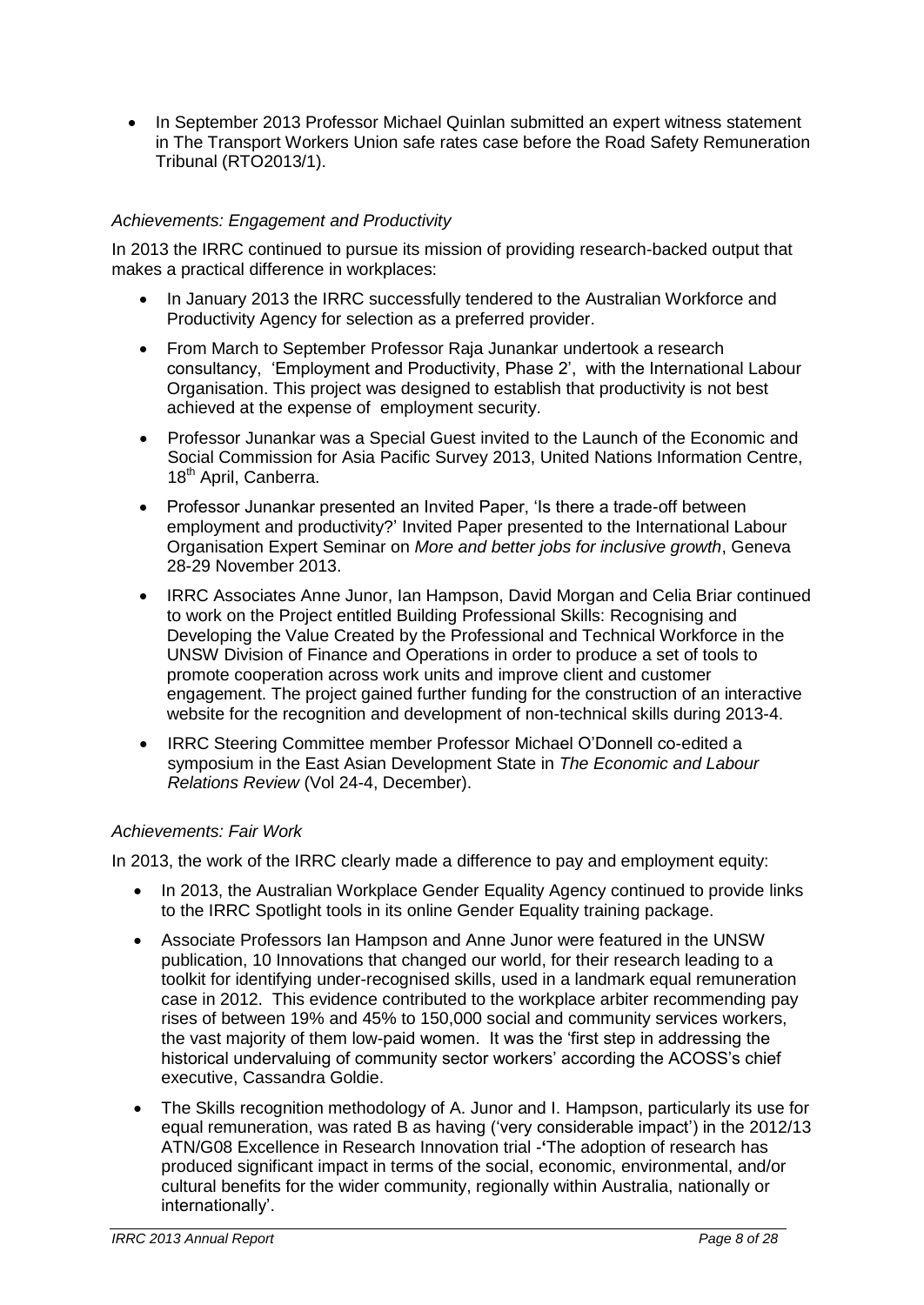- IRRC Associate Shaun Wilson co-edited a Special Issue of *The Economic and Labour Relations Review* (Volume 24-3), on Precarious work: Economic, sociological and political perspectives. This covered youth and migrant employment issues, and gained good media coverage, especially for an article on Indian workers on 457 Visas.
- Tanya Carney and Anne Junor presented a paper entitled 'Wanted! Flexibility and security: Finding a package of terms and conditions that work for employed mothers', at the Fifth International Community, Work and Family Conference, University of Sydney,15-19 July.

# **Objective 3. To encourage the recognition, development and utilisation of skills**

In 2013, skill and workforce development were key themes of the research conducted on a day-to-day basis in the IRRC

# *Achievements*

• Spotlight Tool for recognising and developing service skills: The website *www.spotlightworkskills.com,* first built 2012 by IRRC Associate, Dr Celia Briar, with New Zealand and international versions, continued to operate in 2013 using funds transferred from the Judith Miller Grant to the New Zealand Council of Social Service.

The original skills recognition toolkit continued to be accessible via a link on the IRRC website.

- **Linkage Grant** The Future of Aircraft Maintenance in Australia: Workforce Capability, Aviation Safety and industry development (LP110100335) One aspect of work in this project in 2013 involved mapping changes to the licensing and training system for aircraft maintenance engineers, experiences of deskilling, and changing patterns of skill utilisation.
- **Linkage Grant** Recognising the Skill in Jobs Traditionally Considered Unskilled (LP1102200888)

 In 2013 this project moved into its data analysis and validation phase. The researchers analysed case study data, compiled reports and participated in forums with industry, skill council and training provider representatives.

- **Building Professional Skills** UNSW Division of Finance and Operations. This project moved into its validation stage, on the basis of which implementation tools were developed.
- **SW Sydney Manufacturing and Engineering Skills Taskforce**  survey work was carried out by Doug Fraser and Anne Junor pro bono to ascertain employer skill requirements and deployment. This worked was planned as a pilot to a larger scale study of manufacturing and skill utilisation in the region.

# **Objective 4. Continue to build the impact of** *The Economic and Labour Relations Review*

*The Economic and Labour Relations Review* was the major publishing activity of the IRRC in 2013. It is a refereed journal with a focus on contemporary issues, developments and policymaking in the fields of economics and labour relations. 2013 marked the beginning of the ELRR's publication by SAGE UK, a move designed to raise the journal's international profile and increase its readership through SAGE's global online marketing resources. During 2013, four issues were published:

 ELRR **24 (1)** focused on the aftermath of the global financial crisis, and included articles on the US budgetary system, the role of central banks, exchange rates and the macroeconomy in the context of the financial crisis.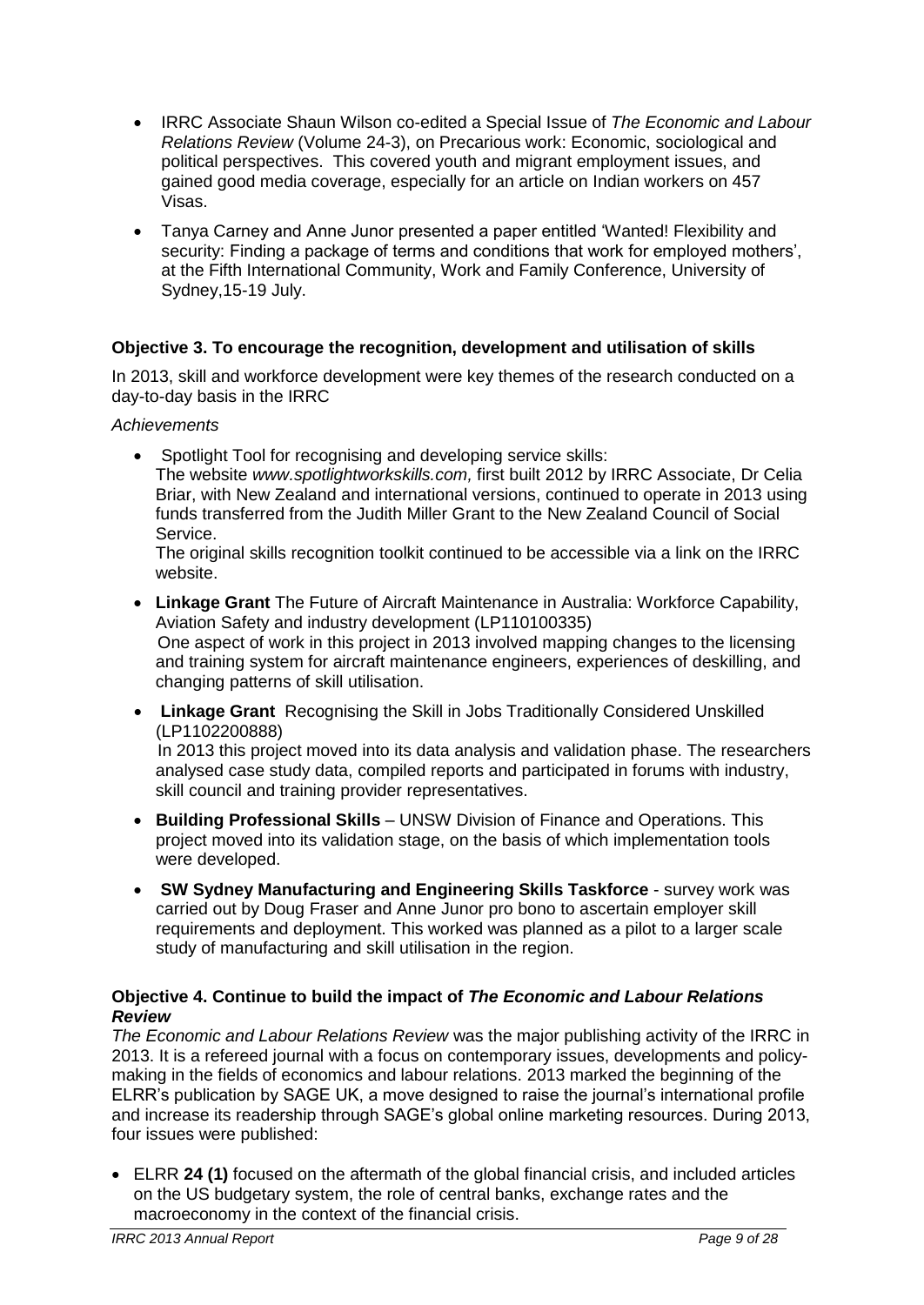- ELRR **24 (2)** was a festschrift in honour of the distinguished Australian labour market economist Professor John Nevile
- Precarious employment continued to be a particular focus of IRRC work: IRRC Associate Dr Shaun Wilson **(**with Dr Norbert Ebert) was joint guest editor for ELRR **24 (3)** on the sociological impacts of precarious employment. This issue was based on a symposium on precarious work held by the Department of Sociology at Macquarie University in September 2012.

The ELRR continued its international focus with issue **24 (4),** a symposium on the East Asian Developmental State, guest edited by Professors Michael O'Donnell and Mark Turner.

In addition, SAGE published Editors' Choice Online, collections of articles designed to highlight the journal's most noteworthy manuscripts. The themed collections covered the following topics: climate change and environmental economics (10 articles), precarious employment (14 articles) and privatization (7 articles). The ELRR also benefits from SAGE's Online First facility, by which forthcoming articles are published online before they appear in print. SAGE's ELRR website provides information about the journal to subscribers and authors, and offers readers the opportunity to sign up for email alerts and RSS feeds.

The following IRRC associates and board members supported the ELRR as editors or members of the Editorial Committee or International Advisory Board:

[Professor Michael Quinlan](http://www.asb.unsw.edu.au/schools/Pages/MichaelQuinlan.aspx) [Associate Professor Anne Junor](http://www.asb.unsw.edu.au/schools/Pages/AnneJunor.aspx) [Associate Professor Elisabetta Magnani](http://www.asb.unsw.edu.au/schools/Pages/ElisabettaMagnani.aspx) [Professor Michael O'Donnell](http://bus.unsw.adfa.edu.au/staff/profiles/odonnell-michael.php)  [Associate Professor Peter Kriesler](http://www.asb.unsw.edu.au/schools/Pages/PeterKriesler.aspx) [Associate Professor Peter Sheldon](http://www.asb.unsw.edu.au/schools/Pages/PeterSheldon.aspx) [Professor Lucy Taksa](http://www.businessandeconomics.mq.edu.au/contact_the_faculty/all_fbe_staff/lucy_taksa) [Emeritus Professor Geoffrey Harcourt](http://www.assa.edu.au/fellowship/fellow/130) Tim Harcourt [Professor Michael Hess,](https://research.unsw.edu.au/people/professor-michael-hess) [Professor Michael O'Donnell](http://bus.unsw.adfa.edu.au/staff/profiles/odonnell-michael.php) [Professor Michael Quinlan](http://www.asb.unsw.edu.au/schools/Pages/MichaelQuinlan.aspx) [Associate Professor Ian Hampson](http://www.asb.unsw.edu.au/schools/Pages/IanHampson.aspx) [Dr Sarah Gregson](http://www.asb.unsw.edu.au/schools/Pages/SarahGregson.aspx) [Dr Neil Hart](http://www.uws.edu.au/staff_profiles/uws_profiles/doctor_neil_hart) [Dr David Morgan](http://www.asb.unsw.edu.au/schools/Pages/DavidMorgan.aspx) Dr Alan Morris [Dr Jocelyn Pixley](http://www.asb.unsw.edu.au/schools/Academics%20documents/Jocelyn%20Pixley%20CV.pdf) Dr Shaun Wilson [Professor Peter Fairbrother](http://www.rmit.edu.au/browse/About%20RMIT/Contact%20Us/Staff/by%20name/F/;ID=vbpjvmmvxn0qz;STATUS=A) [Professor Charles Woolfson](http://www.isv.liu.se/medarbetare-vid-isv/woolfson-charles?l=en)

IRRC staff continued to provide administrative support to the journal.

# *ELRR Achievements*

- The ELRR website *http://www.elrr.unsw.edu.au* was maintained as a guide to subscribing and submitting articles, and linked to the SAGE UK website.
- Following 2012 approval by Thomson Reuters of *ELRR* for inclusion in the Social Sciences Citation Index and Current Contents, the journal received its first impact factor rating of 0.130 in 2013. This rating was based on citations of articles published in 2011, before the journal raised its international profile via commercial web-based publication.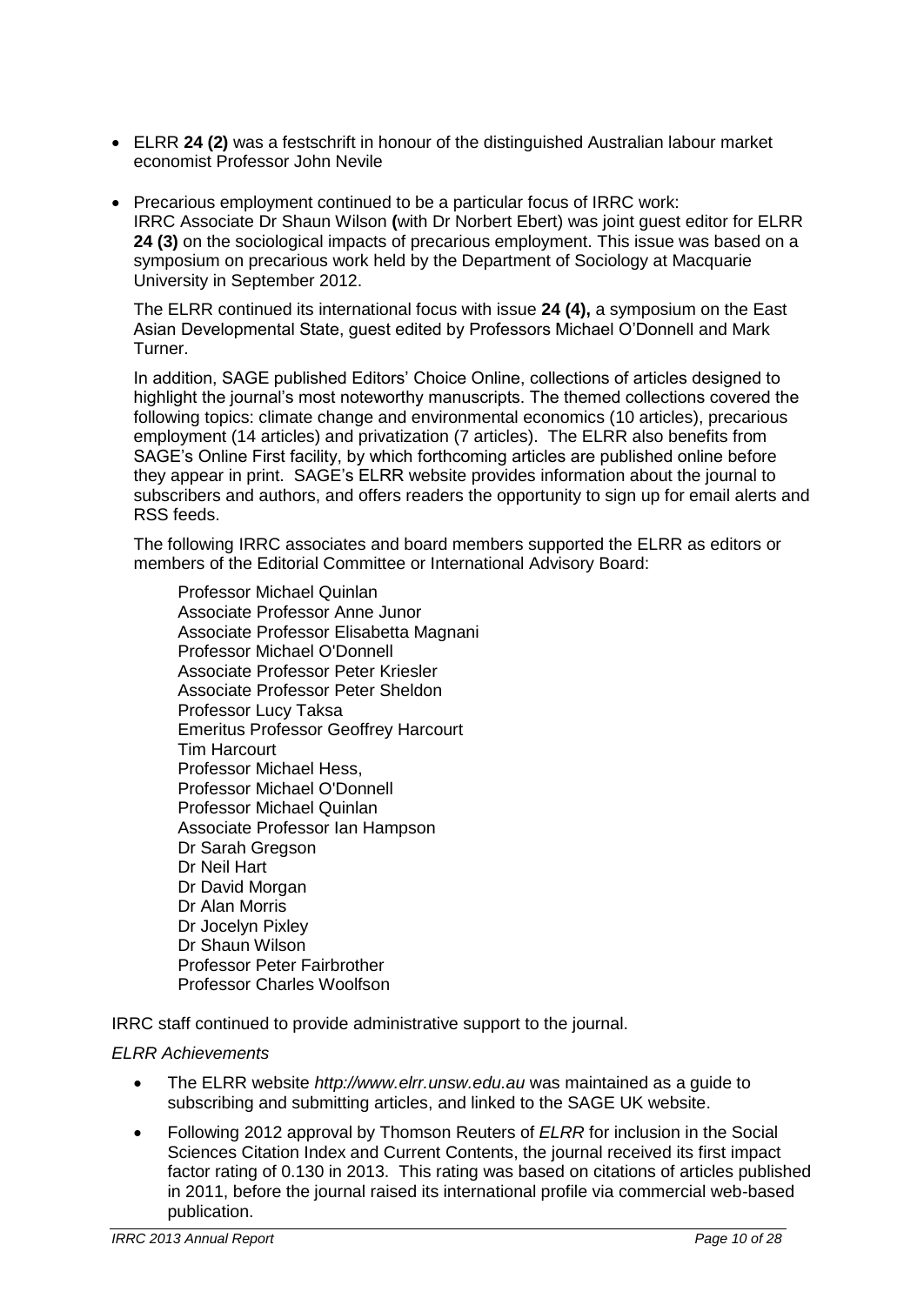- The Australian School of Business continued to provide an annual grant of £8.000 to support the development of the journal's international profile with the assistance of SAGE UK.
- *ELRR* continued to receive the mentorship and active editorial support of distinguished Post-Keynesian and labour market economists including Professor G.C. Harcourt and JW Nevile. Dr Norbert Ebert joined the journal as a Book Review Editor, and Emeritus Professor Russell Lansbury joined the International Advisory Board.
- *ELRR* content continued to be diverse and topical. There were 89 original submissions via ScholarOne in 2013, with 60% from Australia. The rejection rate was 29% for 2013 submissions in ScholarOne. A small number of additional submissions were processed outside ScholarOne. The number of submissions received in 2013 was substantially greater than that for 2012 (55 in that year, plus 11 book reviews). In addition, because one of the four issues was a Festschrift for Professor John Nevile, a number of articles was processed outside ScholarOne and not included in this count.
- In April 2013, Anne Junor joined editors of other leading journals to give a presentation on behalf of ELRR at the International Labour and Employment Relations Association Asian Regional Congress.
- In 2013, the IRRC received £1,084.59 in royalties from the publisher Sage. Under the terms of the contract, this represents 10% of earnings from the journal. Whilst it will take time to rebuild the subscription base following the transition to commercial publication, Sage were pleased enough to place *ELRR* in their premier collection for 2014. This should further boost distribution.

# **Objective 5. Engage with industry, community and government in the production and dissemination of research**

# *Collaborations*

The IRRC was engaged in four main research projects in 2013 that resulted in the building of strong, ongoing working relationships.

- 1) Through the ARC Linkage Project, *The Future of Aircraft Maintenance in Australia* (LP110100335), Chief Investigators in the IRRC, particularly Professor Michael Quinlan and Associate Professor Ian Hampson, were in ongoing regular communication with most Partner Organisations:
	- Aerospace Australia
	- The Aircraft Maintenance, Repair and Overhaul Business Association
	- The Association of Licensed Aircraft Maintenance Engineers in Australia
	- The Australian Manufacturing Workers Union
	- Manufacturing Skills Australia
	- TAFE NSW
	- The Transport and Logistics Centre
	- The Transport Workers Union

As well, a wider network of contacts was built, both in Australia and internationally, particularly in Sweden.

As part of this project, a mapping and survey was carried out of Maintenance, Repair and Overhaul organisations (MROs) in Australia. This resulted in ongoing communication with several MRO organisations.

- 2) Through the Linkage Project, *Recognising the Skill in Jobs Traditionally seen as Unskilled* (LP110200888), Associate Professors Hampson and Junor further cemented their working relationship with Industry Partners and other contacts across a range of industries. These included;
	- Manufacturing Skills Australia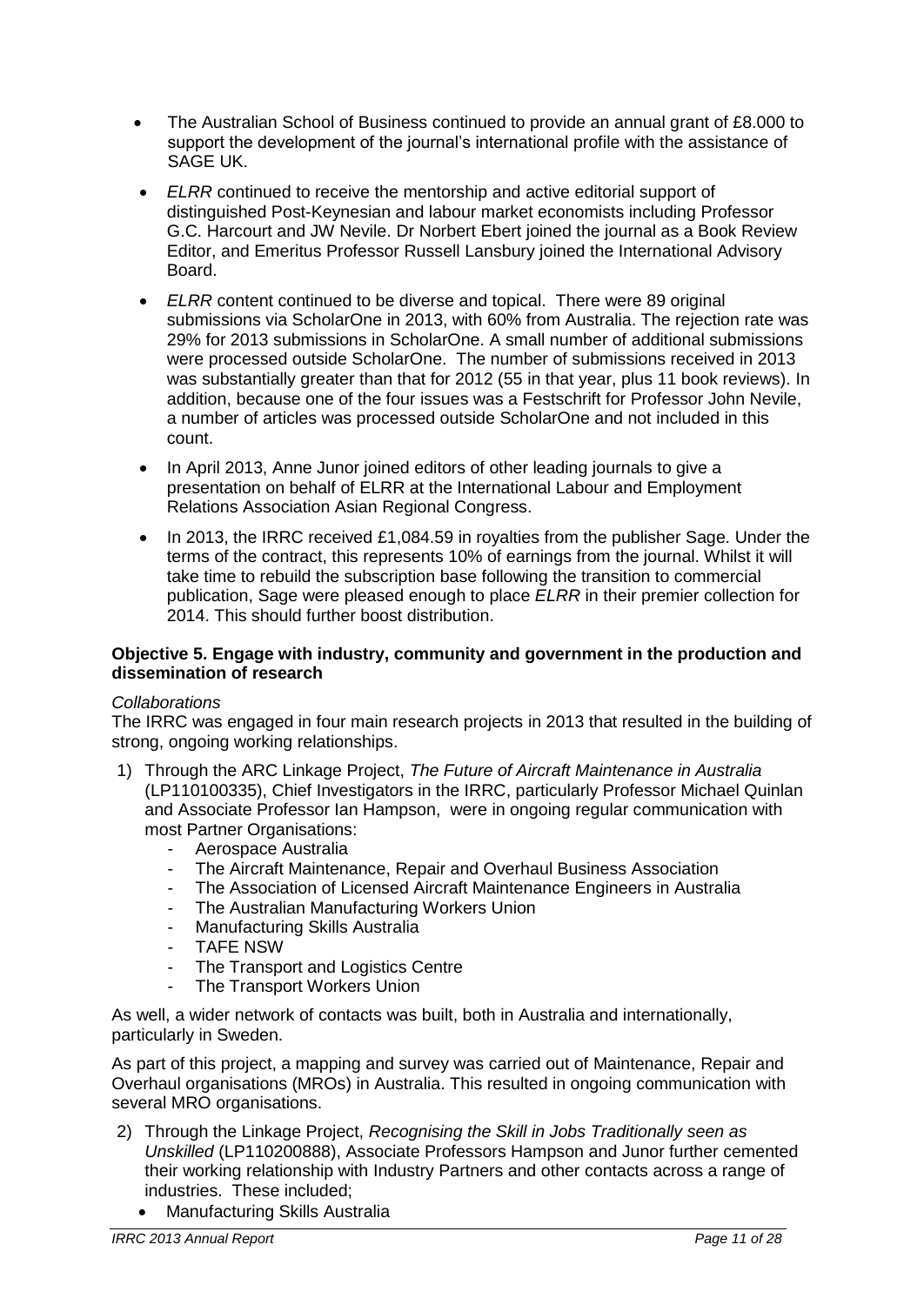- Service Skills Australia.
- Construction and Property Services Industry Skills Council
- United Voice

In addition, they consulted with the Council of Textile and Fashion Industries of Australi, the Textile Clothing and Footwear Industry Association, the Textile Clothing and Footwear Union of Australia, Building Services Contractors Association of Australia, Tourism and Hospitality Industry Advisory Committee ,Restaurant and Catering Association and Public and private Registered Training Organisations providing programs for the TCF, Cleaning, and Hospitality industries.

In November 2013, working with colleagues Professors Erica and Andy Smith from Federation University, interim research results were presented for validation to a series of Industry Forums, resulting in the construction of a large network of ongoing contacts particularly in the area of Training Package development, review and delivery.

3) The *Building Professional Skills Project* resulted in the cementing of a strong working relationship between UNSW's Division of Finance and Operations and the IRRC and the School of Management. The team of Anne Junor, Ian Hampson, David Morgan, with consultant Philippa Hall, reported regularly to the Project Working Group of senior managers, and to a cross-functional Project Working Group, as well as to Divisional Forums.

In 2013, through a process of iterative consultation and rollout, an interactive website and Handbook were developed to allow the incorporation of the Building Professional Skills framework and toolkit into ongoing practice in the Division, in the fields of position description writing, recruitment and selection, performance development and learning and development.

- 4) In 2013 the IRRC continued its work for the Southwest Sydney Manufacturing and Engineering Skills Task Force. This involved working with Regional Development Australia (RDA) Parramatta to
	- Attend Taskforce meetings
	- Map and survey local manufacturing and engineering employers. regarding regional skill and workforce development requirements.
	- Attend and present at breakfast briefings for local employers.

The survey was rolled out in 2 of the region's 5 LGAs, with the remainder to be covered in 2014 as mailing lists were compiled. Interim results were reported back to the Taskforce, which included representative members of:

- South Western Sydney Institute of TAFE,
- State Training Services,
- Manufacturing Skills Australia
- The Australia Industry Group
- The NSW Business Chamber,
- Business Enterprise Centres

 A number of advanced manufacturers, including from the aerospace industry.. A team of IRRC Associates participated– Anne Junor, and Dr Doug Fraser worked on the survey, whilst Professor Raja Junankar, Associate Professors Peter Sheldon and Elisabetta Magnani and Dr Tanya Carney, carried out background research on the relation between local manufacturing supply chains and global value networks. One aim was to develop an application for a 2015 Discovery grant.

This project, which overlapped with the aircraft maintenance project, resulted in close links to the Sydney Aerospace and Defence Interest Group. .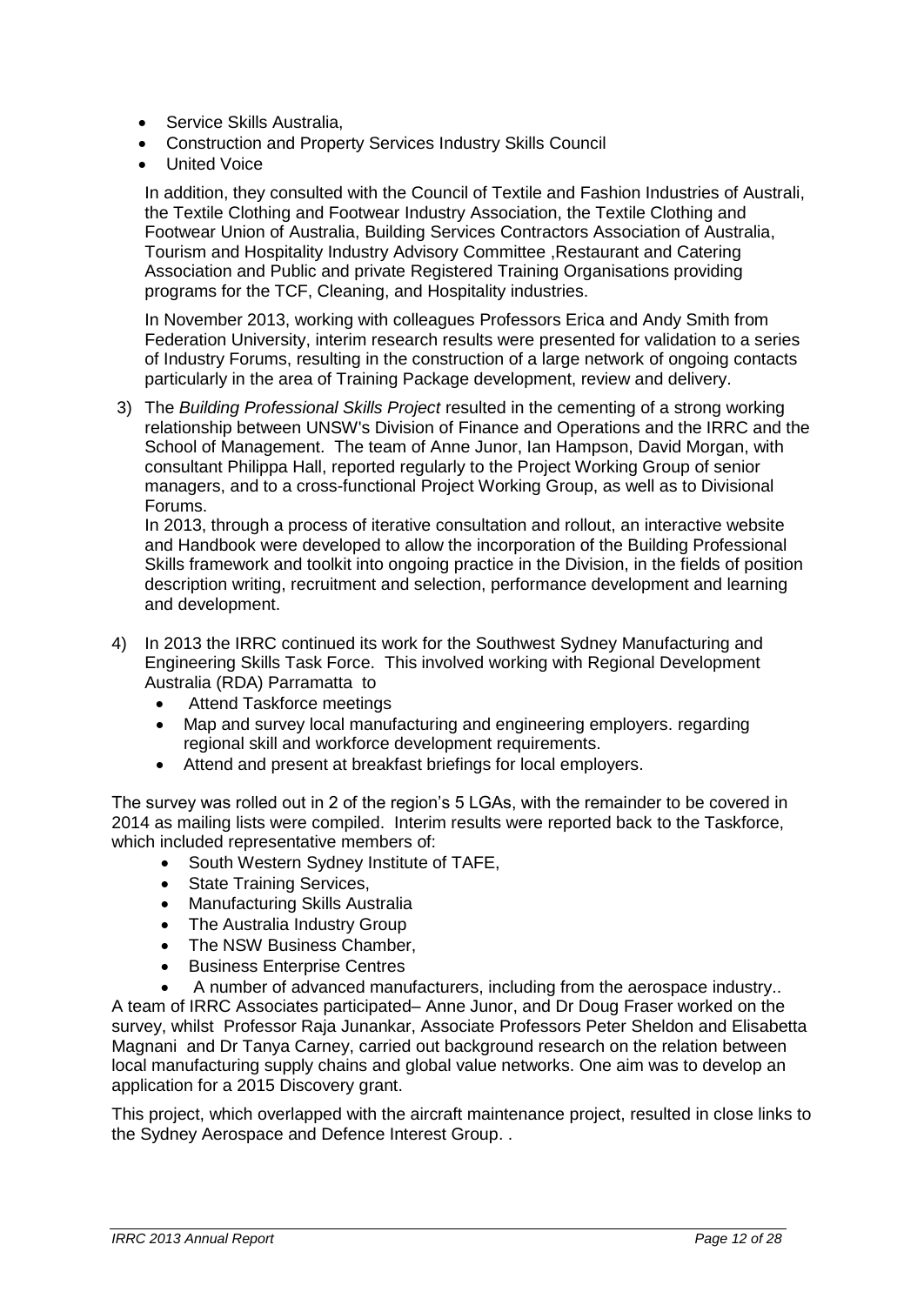*Outreach initiatives* 

- *Contribution to disseminating symposium papers:*
- ELRR 24 (3) was based on a symposium on precarious employment held at Macquarie University in September 2012.
- ELRR 24(4) was based on papers first developed for a workshop in Vietnam, funded by the Korean Government. Professor Chung-Sok Suh and Dr Seung-Ho Kwon of the Korean Research Institute at UNSW, Professor Michael O'Donnell (UNSW Canberra) and Professor Mark Turner (University of Canberra) worked with authors to make the papers publication-ready.

*Contribution to the Australian Society of Heterodox Economists Conference:* 

 The Conference of the Society of Heterodox Economists took place at UNSW Campus 2-3 December 2013, and the IRRC staff provided administrative support..

# **Objective 6. Build our working relationships and international outreach**

In 2013 the IRRC continued to build working relationships inside UNSW, with colleagues in other Australian universities and internationally. These are summarised in the tables below.

| Faculty         | School/ Centre                  | Contribution/Collaboration                            |  |
|-----------------|---------------------------------|-------------------------------------------------------|--|
| Australian      | Faculty - level support         | <b>IRRC Steering Committee</b>                        |  |
| School of       |                                 | Funding support- ELRR                                 |  |
| <b>Business</b> |                                 | Tim Harcourt JW Nevile Fellow - ELRR and IRRC         |  |
|                 |                                 | <b>Advisory Committee</b>                             |  |
|                 | School of Management            | <b>IRRC Steering Committee</b>                        |  |
|                 |                                 | Research Chief Investigators; Associates              |  |
|                 |                                 | PhD thesis co-supervision with Professor Julie        |  |
|                 |                                 | Cogin                                                 |  |
|                 |                                 | <b>Executive Editors/Editorial Committee ELRR</b>     |  |
|                 | <b>School of Economics</b>      | <b>IRRC Steering and Advisory Committees;</b>         |  |
|                 |                                 | Mentorship; Associates                                |  |
|                 |                                 | <b>ELRR Executive Editors, Editorial Committee</b>    |  |
|                 | Centre for Applied              | <b>ELRR Executive Editors and Editorial Committee</b> |  |
|                 | <b>Economic Research</b>        | Society of Heterodox Economists conference            |  |
|                 | School of Information           | <b>IRRC Steering Committee</b>                        |  |
|                 | Systems and                     |                                                       |  |
|                 | Management                      |                                                       |  |
|                 | Korean Research                 | <b>KRI Management Committee</b>                       |  |
|                 | Institute                       | Research collaboration; Publication of ELRR 24/(4)    |  |
|                 |                                 | Issue on the East Asian Developmental State           |  |
| Faculty of      | <b>School of Social Science</b> | <b>IRRC Associates and ELRR Executive Editors,</b>    |  |
| Arts &          |                                 | Editorial Committee - Professor Michael Johnson,      |  |
| Social          |                                 | PhD thesis co-supervision with Prof R. Hall           |  |
| <b>Sciences</b> |                                 |                                                       |  |
| <b>UNSW</b>     | <b>School of Business</b>       | <b>Steering Committee; Associates</b>                 |  |
| Canberra        |                                 | Funding support and edtorial committee - ELRR         |  |
|                 |                                 | Research collaboration                                |  |
| Faculty of      | School of Law                   | PhD thesis joint supervision with Professor Janet     |  |
| Law             |                                 | Chan                                                  |  |
|                 |                                 | External advisor - LLM thesis - Anne Junor            |  |
| Faculty of      | <b>Schools of Aviation;</b>     | Research collaboration with Professor Ann             |  |
| Engineering     | Mechanical & Manu-              | Williamson & Dr Erik von Voorthuysen - ARC            |  |
|                 | facturing Engineering           | Linkage Grant                                         |  |

#### **RELATIONSHIPS WITHIN UNSW:**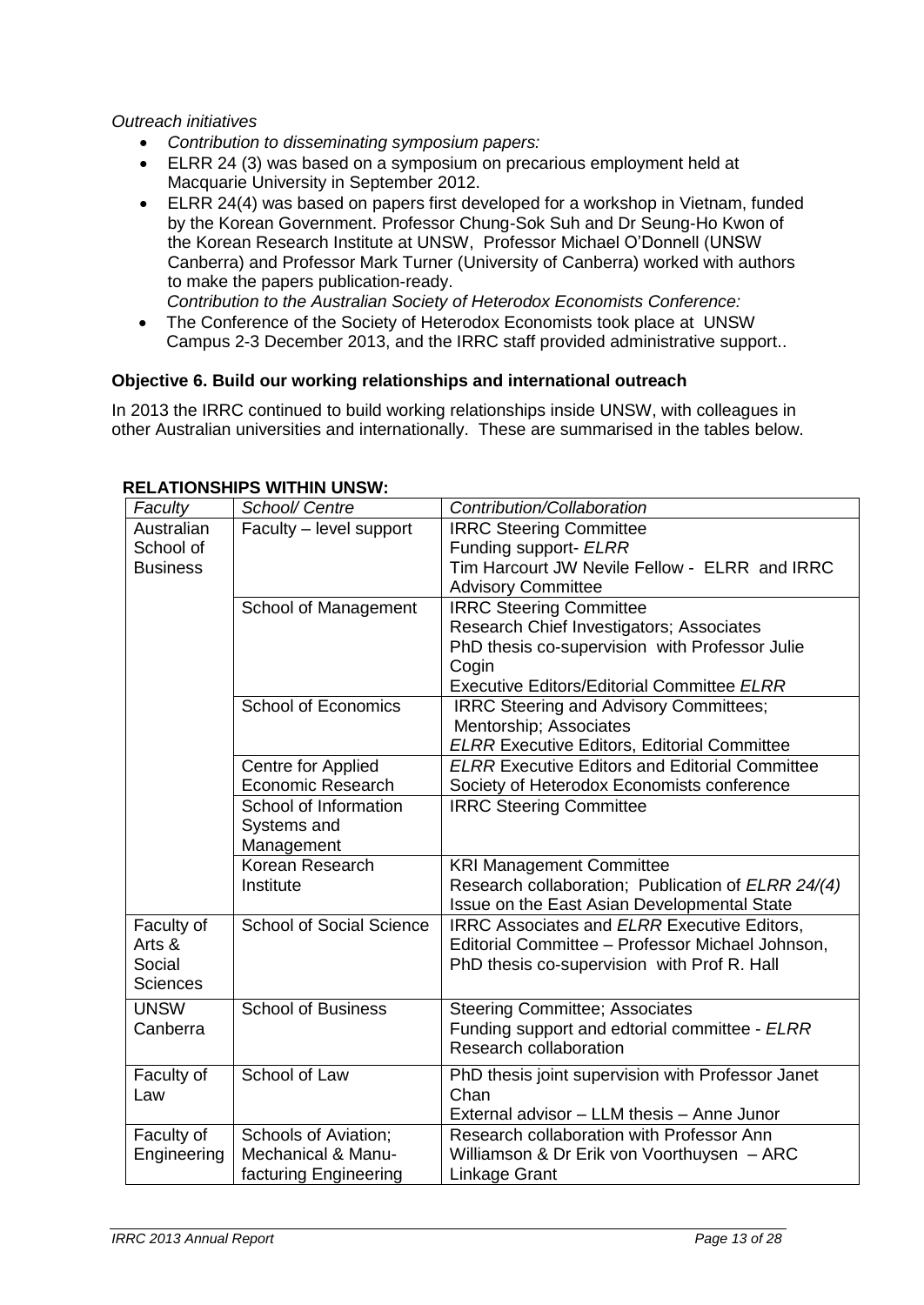# **EXTERNAL RELATIONSHIPS**

| University                           | School/ Centre             | Collaboration                                                |
|--------------------------------------|----------------------------|--------------------------------------------------------------|
| University of                        | Economics                  | Professor M.Quinlan. A/Professors I. Hampson, S.             |
| Sydney                               |                            | Gregson & A. Junor with Prof G. Barrett - Linkage<br>Project |
| Macquarie                            | Marketing &                | Professor L. Taksa Chair Advisory Committee,                 |
| University                           | Management<br>Sociology    | <b>ELRR Editorial Committee</b>                              |
| University of                        | <b>School of Education</b> | Professors E and A Smith - Linkage Project                   |
| <b>Ballarat</b>                      |                            | collaboration with A/Professors Ian Hampson &                |
| (Federation                          |                            | Anne Junor                                                   |
| University)                          |                            |                                                              |
| Royal Melbourne                      | School of                  | Professor P Fairbrother ELRR Advisory Committee              |
| Institute of                         | Management                 |                                                              |
| Technology                           |                            |                                                              |
| Australian                           | Crawford School of         | Dr A. Nevile ELRR Editorial Committee                        |
| <b>National</b><br><b>University</b> | <b>Public Policy</b>       |                                                              |
| <b>Curtin University</b>             | Dept of Economics          | Associate Professor Siobhan Austen - ELRR                    |
|                                      | and Finance:               | <b>Editorial Committee</b>                                   |
|                                      | Women in Social &          |                                                              |
|                                      | <b>Economic Research</b>   |                                                              |
| <b>Lincoln University</b>            | Economics                  | Professor Paul Dalziel - ELRR Editorial Committee            |
| University of                        | Canada Research            | Professor M. Quinlan with Professor Katherine                |
| Ottawa                               | Chair on                   | Lippel – safety research                                     |
|                                      | <b>Occupational Health</b> |                                                              |
|                                      | and Safety Law,            |                                                              |
|                                      | Ottawa                     |                                                              |
| <b>Cardiff University</b>            | <b>School of Social</b>    | Professor David Walters - collaboration with                 |
|                                      | <b>Sciences</b>            | Professor Michael Quinlan - safety research;                 |
|                                      |                            | seafarers                                                    |
| Linköping                            | REMESO, Labour             | Professor Charles Woolfson - ELRR Advisory                   |
| University                           | <b>Studies</b>             | <b>Committee and IRRC Associate</b>                          |

# *Highlights*

*Associates Resident in the IRRC:* The Centre hosted 6 Visiting Associates, who made an invaluable contribution to the Centre's work:

- meritus Professor Raja Junankar, IZA (Institute for the Study of Labour, Bonn), formerly from UWS, joined the IRRC on a full-time basis in July 2012. During 2013 he provided ongoing mentorship on labour market analysis and the GFC, and played a very active role as an Executive Editor of *ELRR*. Professor Junankar worked also participated in collaboration with the Southwestern Sydney Manufacturing and Engineering Task Force. He provides the IRRC with a profile in The Ideas page of RePEc, (Federal Reserve Bank of St Louis). He also provided research supervision for an Honours student in the School of Economics, and for a PhD student in Arts.
- Associate Professor Jocelyn Pixley, also a Visiting Professor at Macquarie, joined the IRRC in October 2012 and worked with IRRC Associate Shaun Wilson and Professor Geoff Harcourt (Economics) and Professor Sam Whimster of London Metropolitan University.to prepare a research proposal.
- Associate Professor Craig Freedman, a published author, submitted several stimulating articles and reviews to ELRR

Associate Professor Anne Junor, who when not working on grant-funded research, served as Editor in Chief of ELRR and oversaw the day to day management of staff and finances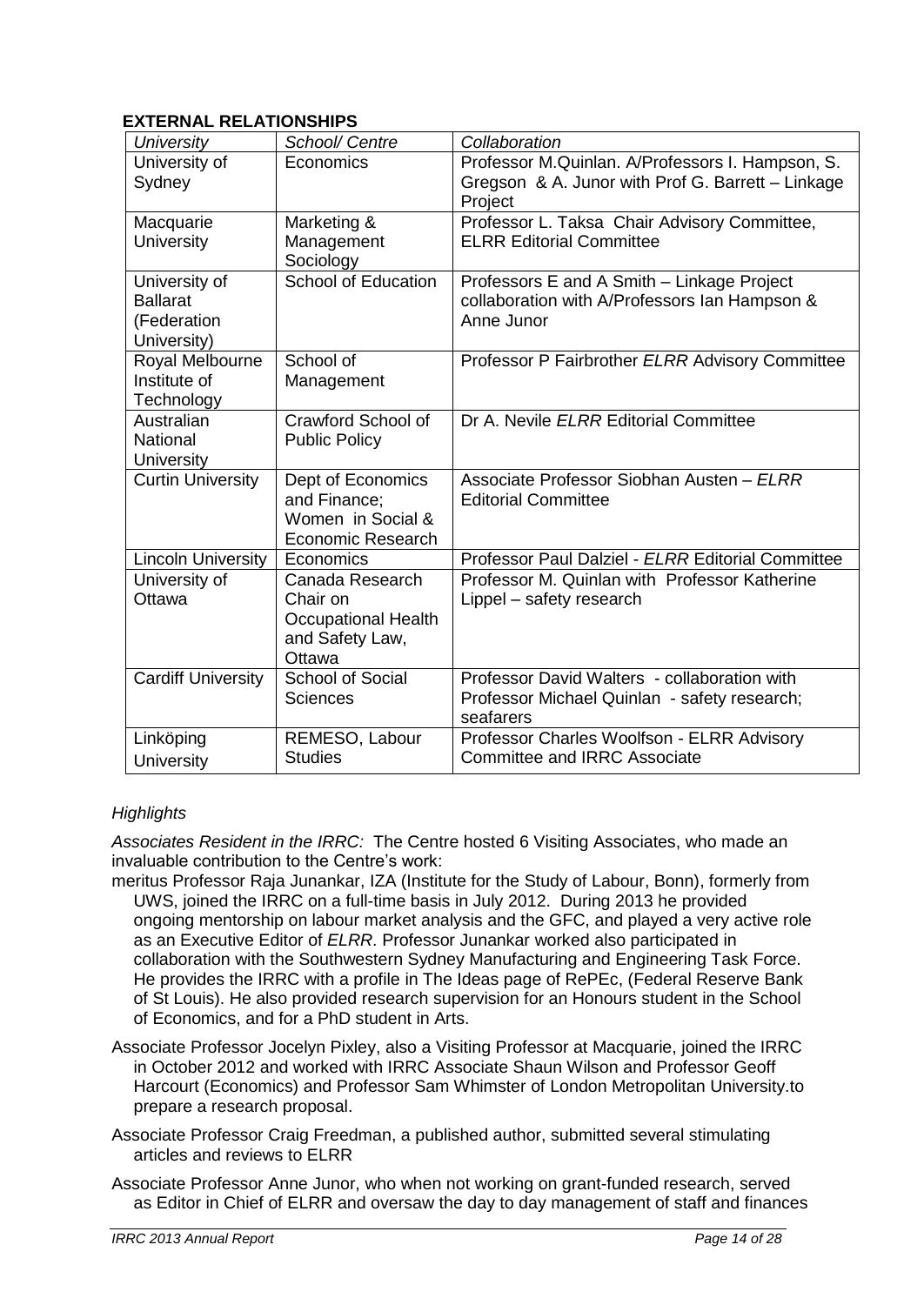- Dr Neil Hart, who published an important book on economist Alfred Marshall and worked hard as *ELRR* book review editor to mobilise a growing number of important contributions.
- Dr Celia Briar, who worked pro bono on the Building Professional Skills website.

In late 2013, Professor John Lodewijks, formerly from Economics at UNSW anf then UWS, was invited to join the IRRC, effective from 2014. Professor Lodewijks has played an active role on ELRR, including as a Guest Editor.

### *Mentorships*

Professor Michael Quinlan, Emeritus Professor GC Harcourt, Emeritus Professor JW Nevile Professor Raja Junankar and Professor P. Kriesler continued to provide generous mentorship to Anne Junor, during the work of building the profile of *ELRR.* 

Professor Michael O'Donnell worked with Korean Research Institute Director Professor Chung-Sok Su and Dr Seung-Ho Kwon (KRI) and Professor Mark Turner (University of Canberra) to develop the research and English-language publications skills of a group of Korean, Vietnamese and Malaysian scholars, resulting in subsequent submission to *ELRR* and publication in 24 (4).

Anne Junor mentored a PhD student in presenting to a major international conference, the Community, Work and Family Conference, Sydney, July, and in turning the presentation into a an article submitted in late 2013 to an A-ranked journal.

Ian Hampson and Anne Junor engaged Dr Doug Fraser, a very proficient Early Career Researcher from the School of Business, Canberra, as a research assistant in several projects, with a view to collaborative publication.

Anne Junor and Doug Fraser provided a formally agreed 2 week mentorship, working on the aircraft maintenance MRO survey, to Kerry Barlow, Project Coordinator, Industry Skills Unit, Meadowbank TAFE. Ms Barlow provided further assistance analysing apprentice statistics, fulfilling the TAFE NSW in-kind contribution agreement with the ARC for this Linkage grant.

#### *Donation of Royalties*

In 2013 Associate Professor Peter Sheldon continued to donate to the IRRC the value (\$2000) of royalties on two books, O'Leary and Sheldon (2012): *Employer Power and Weakness: How the local and the global have shaped the meat industry and its industrial relations,* VURRN Press, Ballarat Australia; and Peter Sheldon, Sunghoon Kim, Yiqiong Li and Malcolm Warner (eds) (2011*), China's Changing Workplace: Dynamism, diversity and disparity,* Routledge, London.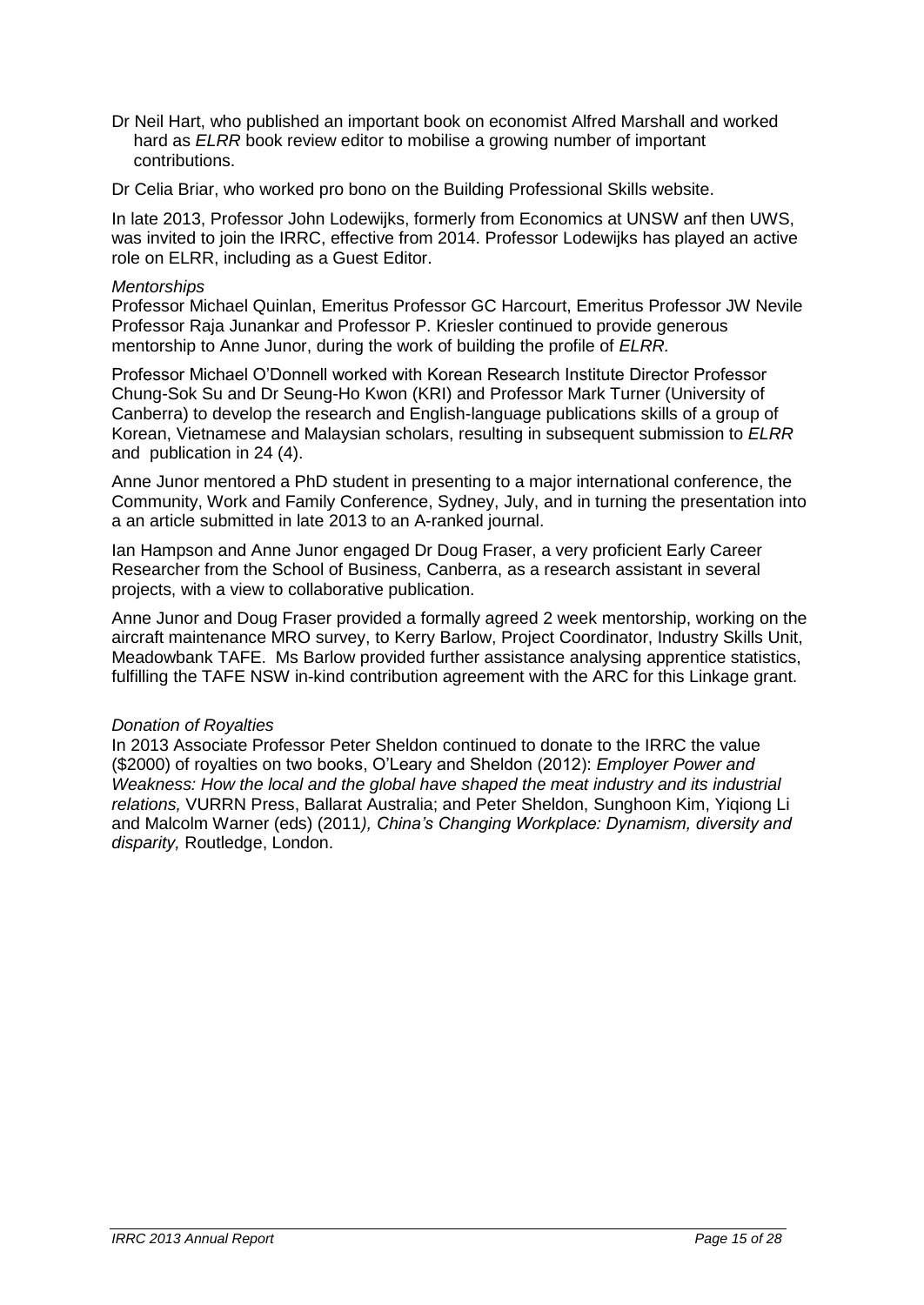# **THE CENTRE'S OBJECTIVES FOR 2013-2015**

- The Centre will focus on evidence-based research that addresses significant issues and problems at work, including innovative and ethical practices in workplaces and effective regulation of labour standards.
- It will engage in both individual and collaborative research projects including externally and competitively funded grants.
- The Centre will publish findings of this research in scientific journals and books.
- It will also provide the infrastructure for publishing an international journal on the intersection of economic, social and labour market policy debates.
- The Centre will disseminate the results of research in these fields to the wider community through media releases/social media, seminars/conferences, keynote addresses, industry forums, consultancies and reports.

# **KPIs**

During the review cycle/planning period of the IRRC, the following outcomes would be sought:

- Apply for/secure one major competitive research grant (eg ARC linkage)
- Complete/make substantial progress towards completing at least one existing large competitive grant
- Publish four issues of the journal ELRR per year (16 over the planning cycle)
- Publish one book (research monograph) with a reputable international publisher
- Publish 16 by-lined articles in refereed journals
- Deliver at least four presentations at conferences/public forums and run at least one event/conference (in addition to invited guest speakers)
- Provide submissions to or serve on at least one government advisory body relevant to the centre's research expertise.
- Network with overseas researchers in terms of collaborative projects and arranging at least two presentations/visits at the centre.

# **Succession Plan**

- Professor Quinlan will serve as IRRC Director until December 2015 (at least)
- Associate Professor Junor will serve as Deputy Director until December 2014 (at least).
- Associate Professor Junor will work with a replacement deputy director from July 2013. The aim will be to appoint two deputy directors, with a view that one will eventually take over as centre director. Two other possible appointments will be approached in due course.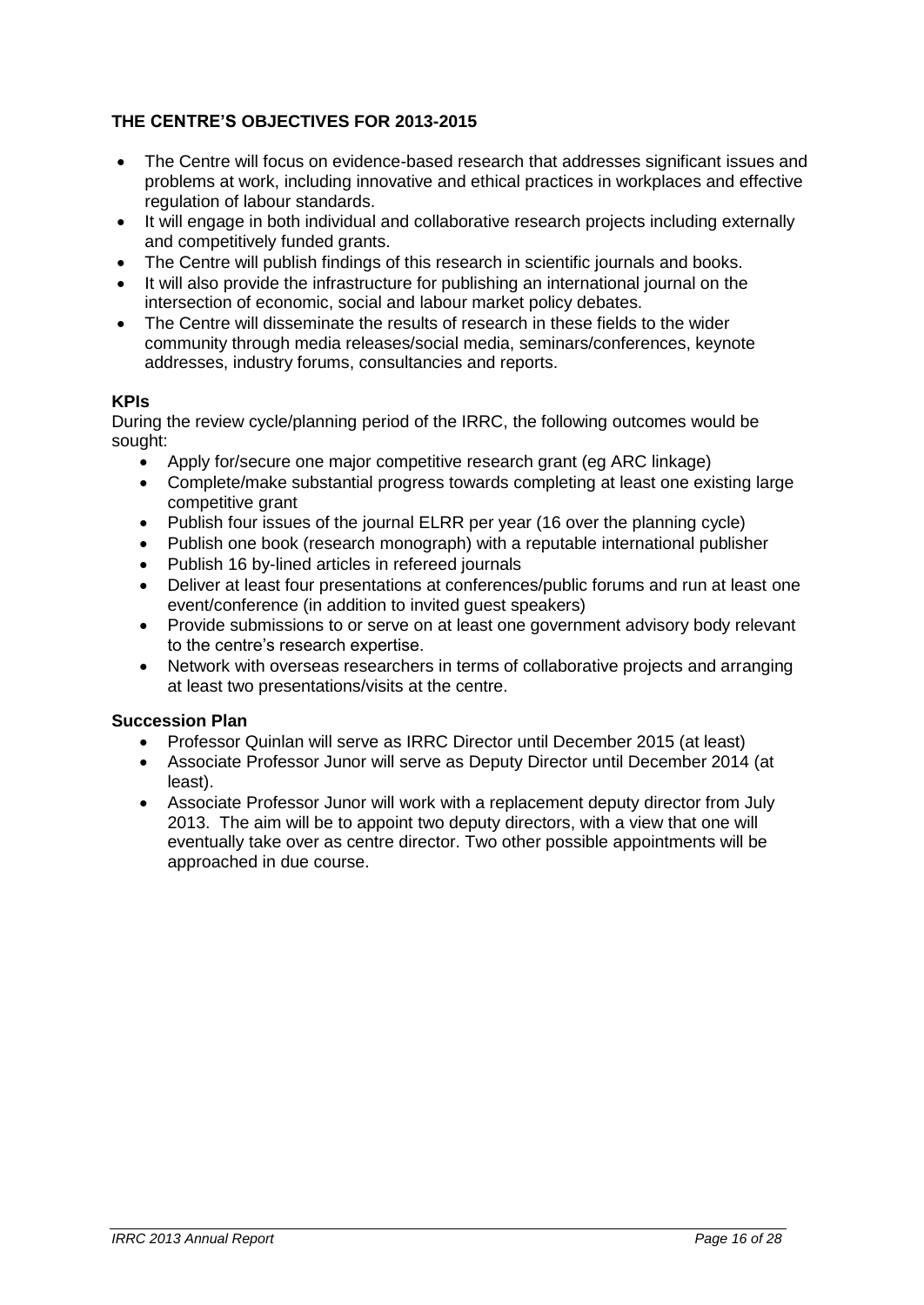### **STATEMENT OF FINANCIAL PERFORMANCE CERTIFIED BY THE PRESIDING FACULTY FINANCE MANAGER.**

|                                           | Industrial Relations Research Centre Statement of Financial Performance for the Year Ended 31<br>December 2013 |                                           |                |              |              |            |
|-------------------------------------------|----------------------------------------------------------------------------------------------------------------|-------------------------------------------|----------------|--------------|--------------|------------|
|                                           |                                                                                                                |                                           | <b>Notes</b>   |              | 2013         | 2012       |
|                                           |                                                                                                                |                                           |                |              | \$           | \$         |
|                                           | <b>Funds</b>                                                                                                   |                                           |                |              |              |            |
|                                           |                                                                                                                | <b>Research Revenue</b>                   | $\overline{1}$ |              | 25,975.00    | 66,010.00  |
|                                           |                                                                                                                | Donations                                 |                |              |              |            |
|                                           |                                                                                                                | Fees                                      |                |              | 30,250.34    | 38,413.21  |
|                                           |                                                                                                                | <b>Strategic Funds</b>                    |                |              |              |            |
|                                           |                                                                                                                | <b>UNSW Internal funding</b>              | $\overline{2}$ |              | 44,513.60    | 143,705.60 |
|                                           | <b>Total Funds</b>                                                                                             |                                           |                |              | 100,738.94   | 248,128.81 |
|                                           |                                                                                                                |                                           |                |              |              |            |
|                                           | <b>Costs</b>                                                                                                   |                                           |                |              |              |            |
|                                           |                                                                                                                | People Costs                              | 3              |              | 110,667.26   | 189,027.57 |
|                                           |                                                                                                                | <b>Contract &amp; Consulting Services</b> |                |              | 8,301.04     | 11,830.74  |
|                                           |                                                                                                                | Entertainment                             |                |              | 4,903.88     | 385.03     |
|                                           |                                                                                                                | Consumables                               |                |              | 8,540.53     | 3,144.47   |
|                                           |                                                                                                                | Travel                                    |                |              | 1,073.43     | 1,796.82   |
|                                           |                                                                                                                | Equipment                                 |                |              | 1,215.90     | 892.89     |
|                                           |                                                                                                                | <b>Other Expenses</b>                     |                |              | 96.81        | 1,555.30   |
|                                           |                                                                                                                | Internal Expense                          |                |              | 6,404        | 13,999.93  |
|                                           | <b>Total Costs</b>                                                                                             |                                           |                |              | 141,202.52   | 222,632.75 |
|                                           |                                                                                                                |                                           |                |              |              |            |
|                                           |                                                                                                                |                                           |                |              |              |            |
|                                           | <b>Operating result</b>                                                                                        |                                           |                |              | (40, 463.58) | 25,496.06  |
|                                           |                                                                                                                |                                           |                |              |              |            |
| <b>Cashflow from Operating Activities</b> |                                                                                                                |                                           |                | (40, 463.58) | 25,126.06    |            |
|                                           |                                                                                                                |                                           |                |              |              |            |
|                                           | <b>Opening Balance</b>                                                                                         |                                           |                |              | 56,628.91    | 35,554.90  |
|                                           |                                                                                                                |                                           |                |              |              |            |
|                                           | <b>Adjustment to closing balance</b>                                                                           |                                           |                |              |              | (4,052.05) |
|                                           |                                                                                                                |                                           |                |              |              |            |
| <b>Closing Balance</b>                    |                                                                                                                |                                           |                | 16,165.33    | 56,628.91    |            |

#### **Notes to the Statement of Financial Performance**

- 1. The statement was prepared on a cash basis. As at the end of 2013, there was also an accrued research revenue of \$27,926. Therefore, the 2013 research revenue (reported on actual basis) was significantly lower than that of 2012 but the total revenue (taking into account the accruals) was \$53,900.
- 2. In 2013, the Centre received \$15,000 research incentive support and internal funding contribution of \$29,514 from the "Building Professional Skills" project (compared to contribution of \$115,706 in 2012).
- 3. Decrease in people costs was attributed to reduction in both general and academic salary costs (no contractor engaged to conduct research in 2013).

#### **CONFIRMED TO UNSW LEDGER**

Robert Owens Faculty Finance Manager Australian School of Business Date1 July 2014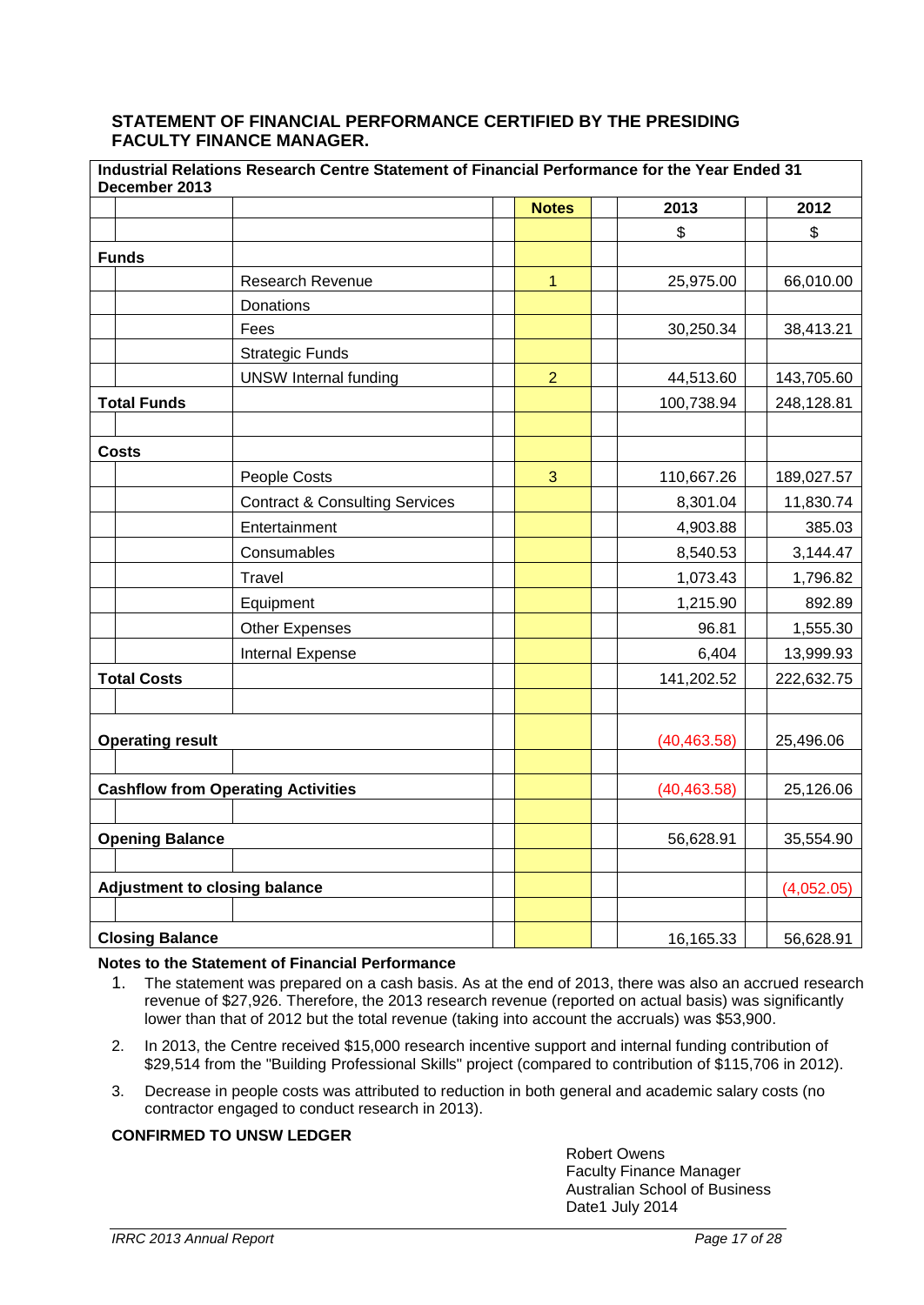# **FUNDING SOURCES**

| Australian School of<br>Business Grants to The<br>Economic and Labour<br><b>Relations Review</b> | 2013-2017 | £UK 8,000 pa in 2013-<br>2017 as part of contract<br>with SAGE. | Strategic planning and<br>marketing ELRR - upgrade,<br>ScholarOne contract and initial<br>contract negotiation with<br>SAGE.<br>ELRR copy-editor and<br>typesetter. |
|--------------------------------------------------------------------------------------------------|-----------|-----------------------------------------------------------------|---------------------------------------------------------------------------------------------------------------------------------------------------------------------|
| <b>School of Business UNSW</b><br>Canberra                                                       | 2012      | \$15,000                                                        | Used to help fund operational<br>staffing of <i>ELRR</i> and to<br>undertake research on South<br><b>Western Sydney</b><br>manufacturing workforce<br>development   |

# **Grants and Consultancies providing direct IRRC funding**

| <b>Grant/Contract</b>                                                                                                                                                                                                                  | <b>Duration</b>                            | <b>Amount</b>                                                                          | <b>Comment</b>                                                                                                                                                                       |
|----------------------------------------------------------------------------------------------------------------------------------------------------------------------------------------------------------------------------------------|--------------------------------------------|----------------------------------------------------------------------------------------|--------------------------------------------------------------------------------------------------------------------------------------------------------------------------------------|
| <b>ARC Linkage:</b><br><b>Recognising the Skill in</b><br><b>Jobs Traditionally</b><br><b>Considered Unskilled</b><br>LP110200888<br>Located at Federation<br>University of Ballarat<br>UNSW share lodged in<br>$\circ$<br><b>IRRC</b> | <b>July 2011</b><br>to<br>December<br>2014 | Funding of \$13,500 pa<br>to IRRC account in<br>2013<br>Covered 0.2 RA plus<br>travel. | <b>IRRC Associates I. Hampson</b><br>and A. Junor are CIs<br>Partly based on Spotlight<br>methodology developed in<br><b>IRRC</b><br>Funded work of RA Margaret<br>Wallace           |
| <b>Building Professional</b><br><b>Skills - Division of Finance</b><br>and Operations, UNSW                                                                                                                                            | Mar 2013<br>to March<br>2014               | \$62,000                                                                               | Release CI Junor from IRRC<br>administrative duties through<br>funding of Admin staff. Junor<br>and admin staff member Jason<br>Antony worked on interactive<br>website and handbook |

# **STATEMENT OF IN-KIND CONTRIBUTIONS In Kind Contributions** - **Volunteer Work by Adjuncts and Administrative Staff**

| <b>Staff Member</b>                         | <b>Time Donated</b>                                             | Value of<br><b>Contribution</b> |
|---------------------------------------------|-----------------------------------------------------------------|---------------------------------|
| Professor Daryll Hull                       | <b>IRRC Steering and Advisory</b><br>Committee; research advice | \$8,920                         |
| Emeritus Professor Raja Junankar            | Full-time                                                       | \$131,865                       |
| Associate Professor Jocelyn Pixley          | Part-time                                                       | 65,032                          |
| <b>Associate Professor Craig</b><br>Freeman | Five days                                                       | \$3,860                         |
| Dr Neil Hart                                | Two days per week                                               | 45,077                          |
| Dr Celia Briar                              | One month full-time                                             | \$10,463                        |
| Associate Professor Anne Junor              | <b>Full-time February-December</b>                              | \$131,865                       |
| Ms Terry O'Callaghan                        | 8 hours per week for 10 months                                  | \$24,120                        |
| <b>Total in kind</b>                        |                                                                 | \$421,202                       |

Comments:

Professor Hull's collaboration on LP110100335 is not included here .Dr Briar p Ms O'Callaghan devoted their time on a largely voluntary basis .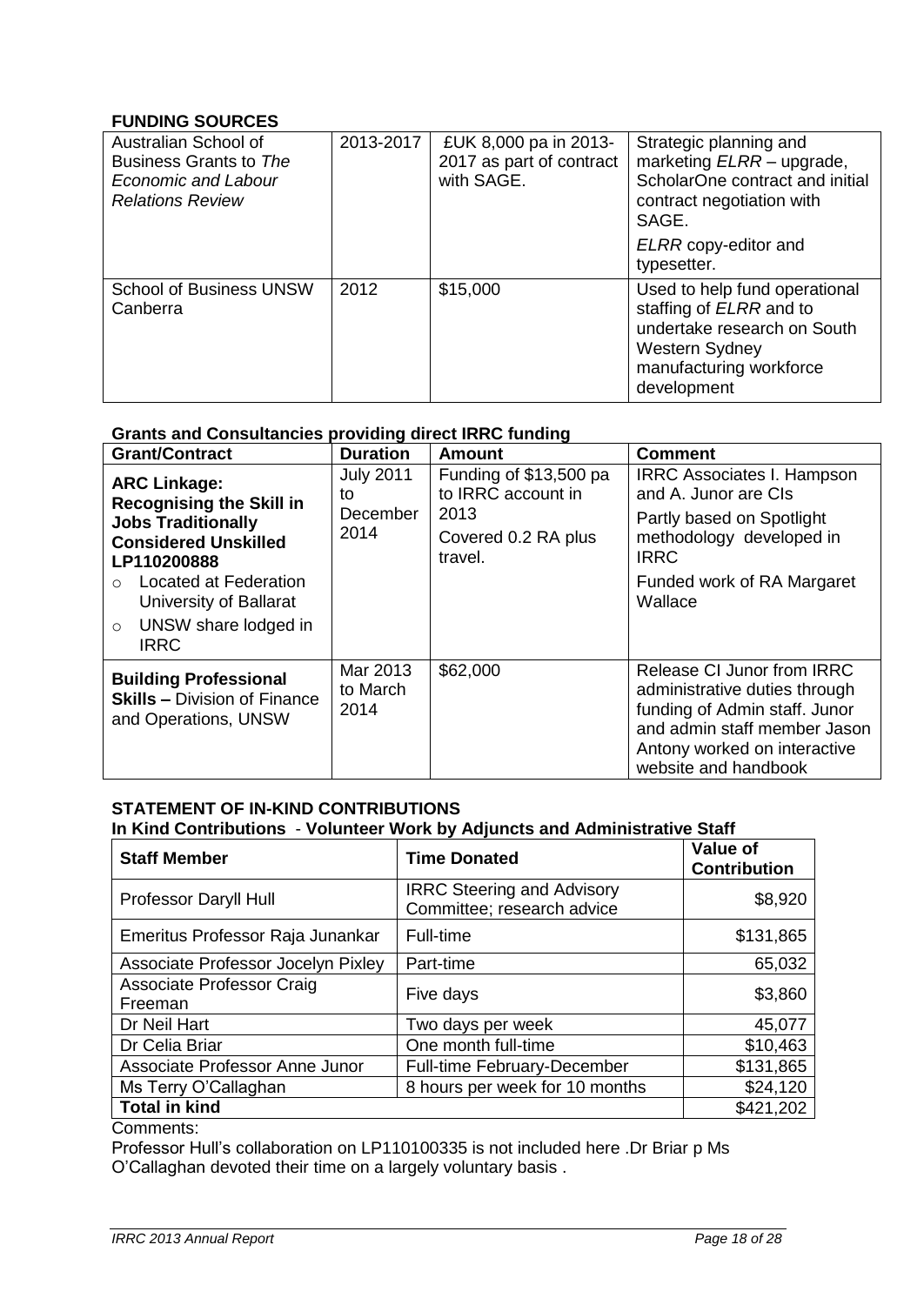# **Salaries – Imputed time spent on IRRC Work by Associates located in Schools or at other Institutions**

| <b>Staff Members</b>                                                                                    | <b>Work and Time Donated</b>                                                                   | <b>Value of</b><br><b>Contribution</b> |
|---------------------------------------------------------------------------------------------------------|------------------------------------------------------------------------------------------------|----------------------------------------|
| <b>Australian School of Business</b>                                                                    |                                                                                                |                                        |
| Professor Roger Simnett,<br>Professor Michael Walpole<br><b>Associate Dean Research</b>                 | Steering Committee and advisory<br>work                                                        |                                        |
| <b>Tim Harcourt</b>                                                                                     | ELRR editorial work - JW Nevile<br>Festschrift                                                 | \$30,000                               |
| Faculty administrative support                                                                          | Research advice, HR support,<br>Accounting assistance                                          |                                        |
| <b>School of Management</b>                                                                             |                                                                                                |                                        |
| Professor Christopher Jackson                                                                           | <b>Steering Committee work</b>                                                                 |                                        |
| Professor Michael Quinlan,<br><b>Director</b>                                                           | Centre management and ELRR<br>editorial work                                                   |                                        |
| <b>Associate Professor Peter</b><br>Sheldon                                                             | Centre steering committee and<br>ELRR editorial committee work;                                |                                        |
| Dr David Morgan                                                                                         | ELRR Book Review editor <sup>2</sup>                                                           |                                        |
| Associate Professor Ian Hampson                                                                         | <b>ELRR</b> Editorial Committee<br>Linkage Project 110200888 <sup>12</sup>                     | \$92,159                               |
| Dr Sarah Gregson                                                                                        | <b>ELRR Editorial Committee work</b> <sup>1</sup>                                              |                                        |
| Dr Tracy Wilcox                                                                                         | Work on CEO Communication<br>research project                                                  |                                        |
| <b>School of Economics</b>                                                                              |                                                                                                |                                        |
| <b>Associate Professor Peter</b><br><b>Kriesler</b>                                                     | <b>IRRC Steering Committee, ELRR</b><br><b>Executive Editor</b>                                |                                        |
| <b>Associate Professor Elisabetta</b><br>Magnani                                                        | <b>ELRR</b> editorial and IRRC Committee<br>work; Preparatory work on Discovery<br>application | \$31,288                               |
| <b>Other ASB Schools</b>                                                                                |                                                                                                |                                        |
| Professor Dubravka Cecez-<br>Cecmanovic, School of<br>Information Systems, Technology<br>and Management | <b>IRRC Steering Committee</b>                                                                 | \$1,780                                |
| Professor Hazel Bateman,<br>School of Risk & Actuarial Studies                                          | Executive editorial work, ELRR                                                                 |                                        |
| School of Business UNSW Canberra                                                                        |                                                                                                |                                        |
| <b>Professor Michael Hess</b>                                                                           | Steering Committee and ELRR<br>editorial work                                                  |                                        |
| Professor Michael O'Donnell                                                                             | <b>ELRR</b> editorial work<br>Asia-Pacific Development State<br>workshop for ELRR              | \$22.000                               |
| Dr Denise Faifua                                                                                        | Editorial work, ELRR                                                                           |                                        |
| <b>Total in kind</b>                                                                                    |                                                                                                | \$180.227                              |

Not included:

- (1) Work on components of LP110100335 excluded as funds lodged in a School-based account.
- (2) Work on those aspects of BPS project funded through a School-based account.
- (3) Transfer of research incentive funding from UNSW Canberra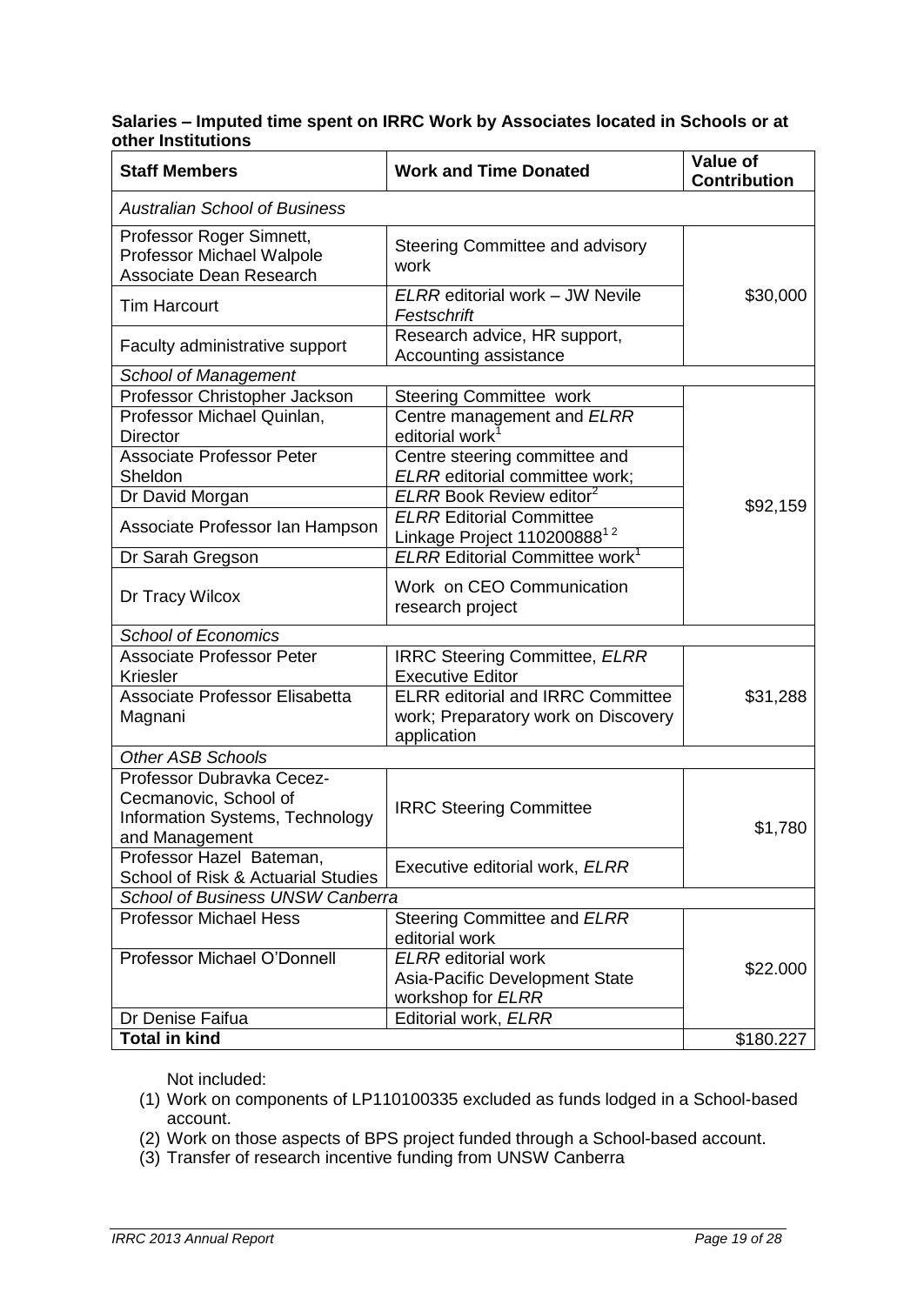# **Infrastructure and other Resources provided to the Centre**

In 2013 the IRRC occupied office space in the Quadrangle Building (Quad 1039). These were shared by the Deputy Director, the Editorial Co-ordinator, the Administrative Officer, Consultants, Research Assistants, an Adjunct Emeritus Professor and Visiting Scholars.

In addition the IRRC shares the following facilities with the Asia-Pacific Ubiquitous Healthcare Research Centre: a meeting room, printer/photocopier. Most Associates from inside and outside UNSW provided their own office space on or off campus.

# **DETAILS OF GRANTS, CONSULTANCIES, RESEARCH PROJECTS, PUBLICATIONS AND OTHER SCHOLARLY ACHIEVEMENTS**

| <b>Grant/Contract</b>                                                                                | <b>Duration</b>                                | <b>Amount</b>                                                                                                                                                                                | <b>Comment</b>                                                                                                                                                                                                                                                                                                                                                       |
|------------------------------------------------------------------------------------------------------|------------------------------------------------|----------------------------------------------------------------------------------------------------------------------------------------------------------------------------------------------|----------------------------------------------------------------------------------------------------------------------------------------------------------------------------------------------------------------------------------------------------------------------------------------------------------------------------------------------------------------------|
| Located in School of<br>Management but research<br>and oversight of RA work<br>shared between School | May 2011-<br>Dec 2013<br>(extension<br>to June | <b>ARC</b> contribution<br>\$75,000 in 2011,<br>\$70,000 in 2012,<br>\$80,000 in 2013                                                                                                        | Lead CI is IRRC Director, CI Junor<br>has only an IRRC affiliation, and 2<br>other CIs (Hampson & Gregson)<br>have dual School of                                                                                                                                                                                                                                    |
| and IRRC.                                                                                            | 2014)                                          | Partner Org.<br>Contributions:<br>\$21,130 cash and<br>\$122,739 in-kind in<br>2011<br>\$21,130 cash and<br>\$126,564 in-kind in<br>2012<br>\$8,740 cash and<br>\$123,569 in-kind in<br>2013 | Management/IRRC affiliation.<br><b>Other CIs: Prof Ann Williamson</b><br>Aviation UNSW, Dr Erik von<br>Voorthuysen (Engineering),<br><b>Professor Gary Barrett (University</b><br>of Sydney)<br>Partner Organisations: Australian<br>Aerospace, AMROBA, , ALAEA,<br>AMWU, Manufacturing Skills<br>Australia, Transport and Logistics<br>Centre, TAFE NSW, FAAA, TWU, |

#### **1) Linkage Project** *The Future of Aircraft Maintenance in Australia* **(LP110100335)**

This grant was managed through the School of Management, but significant work was done on it in the IRRC.

Presentations and consultations occurred with Partners Organisation meetings, with NARTOCOP (the National Aeroskills Recognised Training Organisations Community of Practice), and with the Sydney Aerospace and Defence Interest Group.

In 2013 intensive coding and data analysis took place of the 708 responses to the project's Wave 1, with major input from RAs Dr Doug Fraser and Tanya Carney. Research Assistant Tanya Carney coded the data and produced descriptive statistics for presentation to Partners.

Close research collaboration with Partner Organisations continued, analyzing primary administrative data, interpreting regulatory changes and their impacts, setting up Wave 2 of the survey of maintenance engineers, mapping surveying Maintenance, Repair and Overhaul organisations and helping analyzing the output from further interviews. A focus group discussion was held in December with aeroskills teaching staff.

# *Outputs*

# *Published output* -

1. Quinlan M, Hampson I, Gregson S. (2013) Outsourcing and offshoring aircraft maintenance in the US: Implications for safety. *Safety Science* 57:283-292.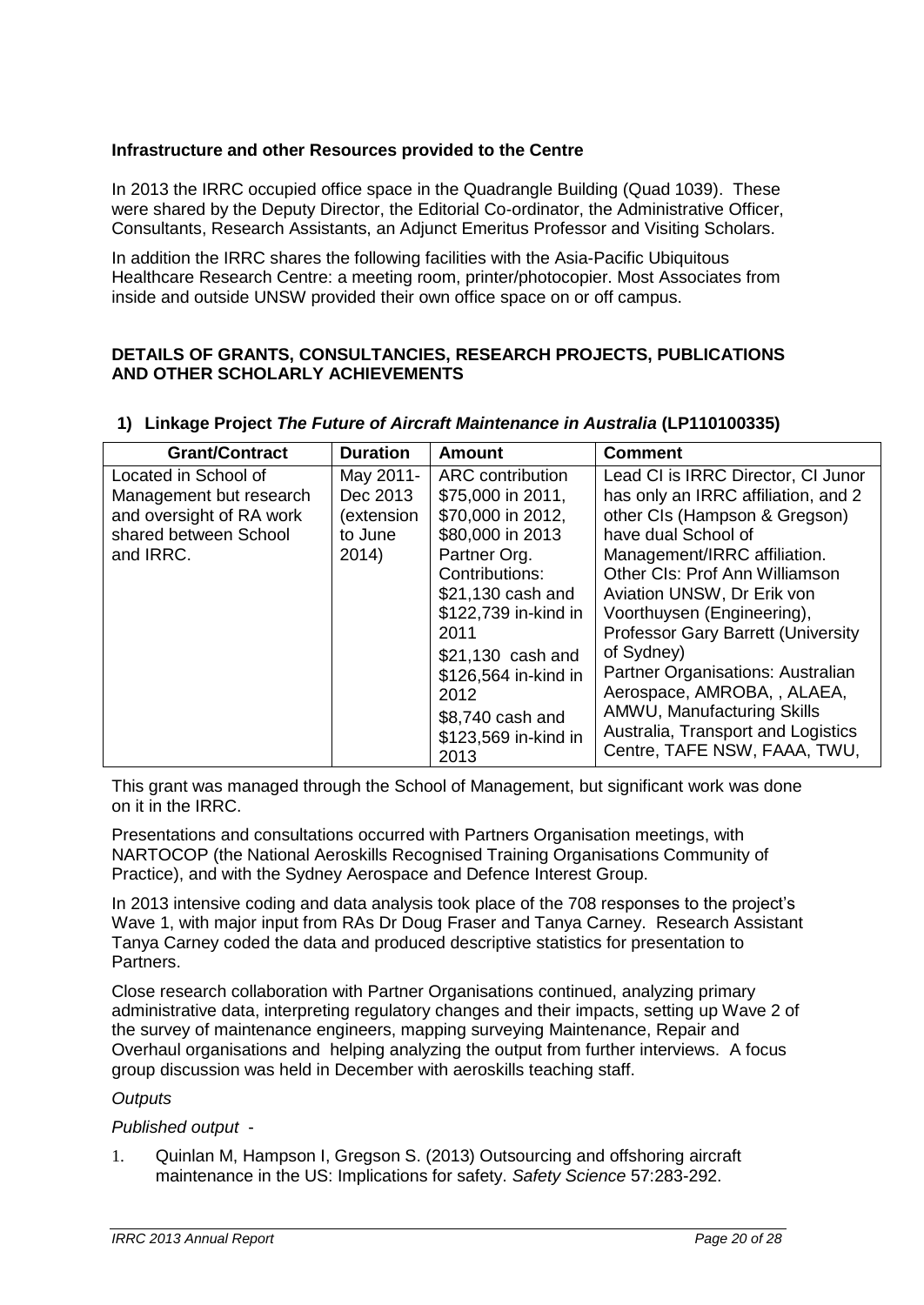- 2. Hampson. I, Quinlan, M, Fraser, D and Junor, A (2013) Aircraft Maintenance in Australia: Issues, Prospects and Loose Ends. Presentation to Aircraft Engineers International Annual Congress, Bayview on the Park, Melbourne, 20th. - 23rd. November.
- 3. Hampson, I, M. Quinlan, D. Fraser and A. Junor (2013) Aircraft Maintenance in Australia: Issues, Prospects and Loose Ends, *I*nvited Address to the Global Aviation Research Network, Macquarie University, Spring St, Sydney, 29 November,
- 4. Gregson S, Quinlan M and Hampson I (2013) 'Industrially seeking status the costs and benefits of professionalism in aircraft maintenance work', paper presented to the 13th Biennial Labour History Conference, Sydney Trades Hall.
- 5. Hampson I, and Gregson S (2013) 'Licensing and the Labour Process in Australian Aircraft Maintenance: Deskilling by Stealth?' paper presented to the International Labour Process Conference, 18-20 March, Rutgers University, New York.
- 6. Hampson, I, Fraser, D. and Junor, A (2013) A skill shortage of a certain kind: Segmentation in the labour market for licensed and unlicensed aircraft maintenance engineers (AMEs) in Australia. Paper prepared for presentation to the Conference of the International Working Party on Labour Market Segmentation, Trinity College, Dublin, 12-14 September.

# *Working Papers for Partner Organisations*

- 7. Hampson, I and Fraser D (2013) Occasional Paper 10: Future skilled labour requirements for maintenance of the Australian fleet, February
- 8. Hampson I, Fraser D and Junor A(2013) The Future of Aircraft Maintenance in Australia: Aviation Safety, Workforce Capability and Industry Development, Invited Presentation to NARTOCoP, 4 March.
- 9. Barlow, K and Junor A. (2013) Report of MRO Survey results November

# **2) Linkage Project** *Recognising the Skill in Jobs Traditionally Considered Unskilled*  **(LP110200888)**

Funding details – because this funding was managed through the IRRC, the details are listed above see above under **FUNDING SOURCES - Grants and Consultancies providing direct IRRC funding** 

The IRRC was responsible for five of the nine occupations in the study – chefs, waiters, hotel guest service agents, sewing machinists and cleaners. By the start of 2013, the industry, occupational and case study interviews had been completed. The next step, Phase 4 (analysis of the case study findings) was completed during the year, with feedback sought from Partner Organisations. In November Phase 5 Industry Forums were held to seek validation of the results.

# *Outputs*

- 1. Smith E, Smith A, Hampson I and Junor A (2013) Progress Report 3 for Industry Partner Organisations: Australian Research Council (ARC) 'Linkage' program, Recognising the skill in jobs traditionally considered unskilled', Confidential 3 May 2013
- 2. Smith E, Smith A, Hampson I and Junor A (2013). Progress Report 3- Summary for Boards Project: Recognising the skill in jobs traditionally considered unskilled May 2013
- 3. Hampson H (2013) Industry level and case study findings about the occupations of Chef, Waiter and Sewing Machinist ARC Project: Recognising skills in jobs traditionally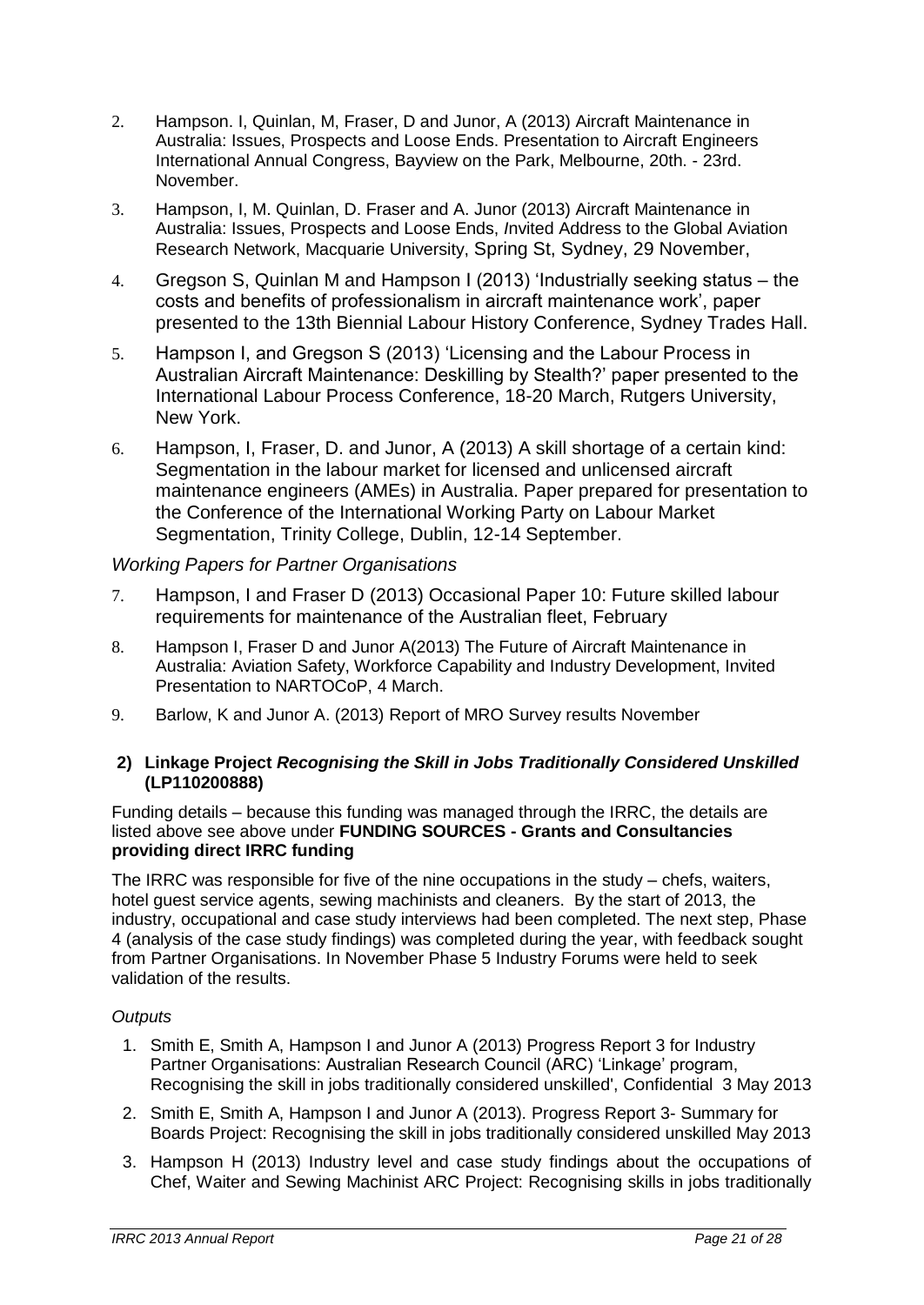considered unskilled. Validation report to Cleaning Industry Forum, Service Skills Australia, Clarence St, Sydney, 14,15 October; 20 November. (3 separate reports)

4. Junor A (2013) Industry level and case study findings about the occupations of Guest Services Agent and Cleaner. ARC Project: Recognising skills in jobs traditionally considered unskilled. Validation report to Cleaning Industry Forum, Service Skills Australia, Clarence St, Sydney, 14 and 15 October (2 separate reports)

# **3) Division of Finance and Operations: Building Professional Skills – a Spotlight Project**

Funding details – because funding of the final phase of this project was managed through the IRRC, the details are listed above see above under **FUNDING SOURCES - Grants and Consultancies providing direct IRRC funding** 

In 2013, working with consultants and senior managers, the process of building, usability testing and rolling out the Building Professional Skills Toolkit was undertaken.

# *Outputs*

Beta Release Website – *Building Professional Skills [www.bps.unsw.edu.au](http://www.bps.unsw.edu.au/) and Handbook*  (231 pp)

- Spotlight Framework; questionnaire and skills profiling tool
- Tools How to improve a position description; How to recruit for professional skills; How to develop performance; How to lead learning and development
- Resources Including Professional skill clusters; UNSW behavioural competencies and Spotlight skills; Spotlight skills in action – Building a stronger professional culture; Fostering respect and dignity at work; Effective communication
- Research Report; What staff said
- Forms and templates.

# **4) Southwestern Sydney Manufacturing and Engineering Task Force (pro bono)**

Sydney), South Western Sydney Institute of TAFE, State Training Services, Macarthur Workplace Learning:

Survey of skill utilisation and requirements of manufacturing and engineering employers in Southwestern Sydney.

# *Output*

**Junor A (2013)** South West Sydney Manufacturing and Engineering Task Force Skills Survey 2013 Progress Report 18 November.

# **5) Judith Miller Grant**

| Private donor -grant<br>processed through<br><b>IRRC</b> | 2009- | \$15,000 in total<br>expended in 2010<br>until funds<br>exhausted (likely to<br>be 2015) | The grant continued to fund<br>NZCOSS to cover costs of<br>web-hosting of<br>www.spotlightworkskills.com<br>Additionally \$5,000 has been<br>provided to the School of<br>Management until exhausted<br>to fund Scholarships for<br>honours research on diversity |
|----------------------------------------------------------|-------|------------------------------------------------------------------------------------------|-------------------------------------------------------------------------------------------------------------------------------------------------------------------------------------------------------------------------------------------------------------------|
|----------------------------------------------------------|-------|------------------------------------------------------------------------------------------|-------------------------------------------------------------------------------------------------------------------------------------------------------------------------------------------------------------------------------------------------------------------|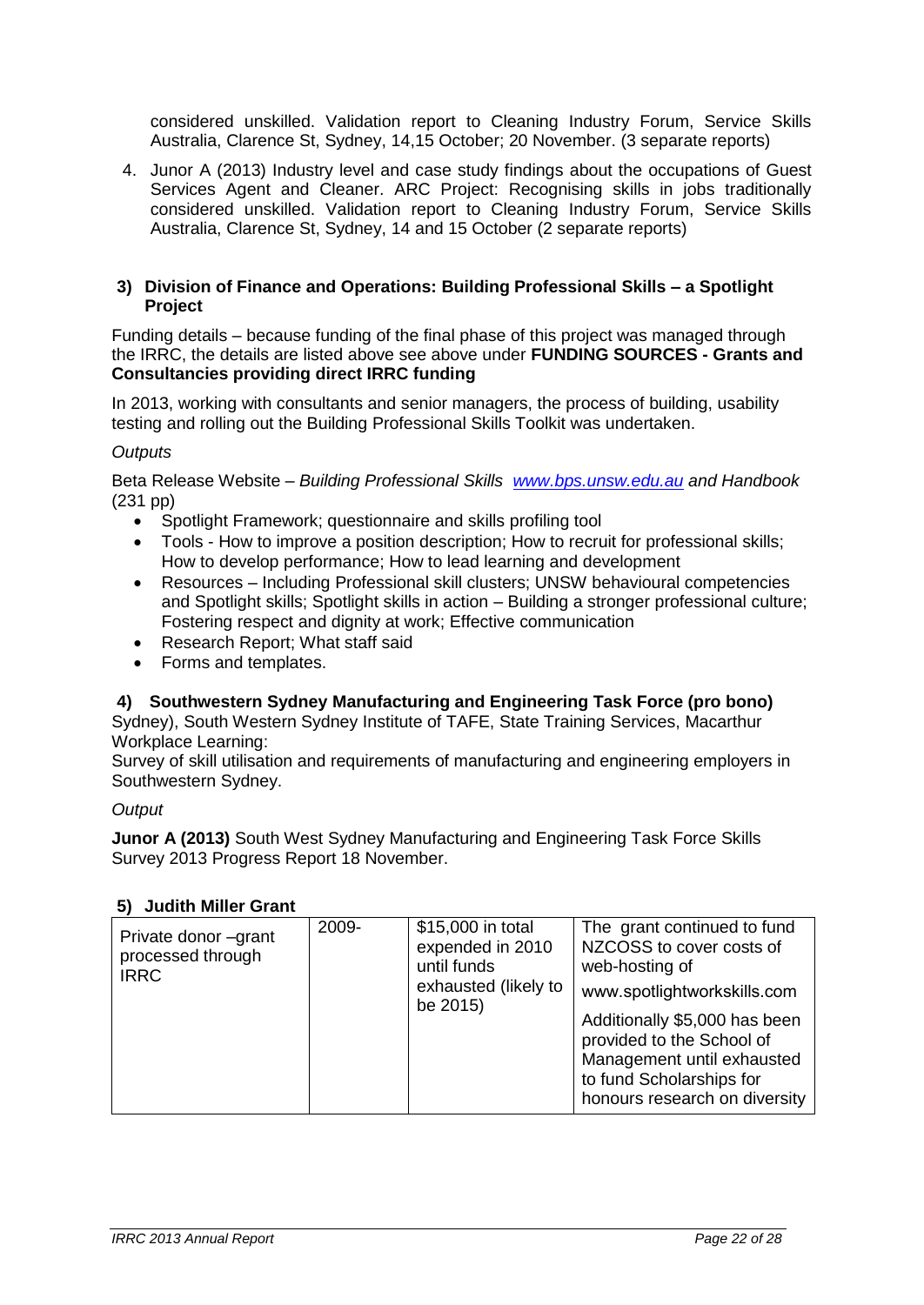# **RESEARCH SUPERVISION CARRIED OUT BY THE CENTRE ON BEHALF OF ACADEMIC UNITS**

# **UNSW thesis supervision by IRRC Associates with no other UNSW Affiliation**

1) Associate Professor Anne Junor provided joint supervision with Associate Professor Julie Cogin (School of Management):

PhD: Janis Wardrop: When is Institutional Change Not Change? Australian Corporate Governance Reporting Practices as Institutional Maintenance Work. Submitted November 2012, Conferred December 2013

- 2) Associate Professor Anne Junor provided joint supervision with Professor Ralph Hall (Faculty of Arts and Social Sciences):
- PhD: Tanya Carney: Navigating occupational norms: Explaining the employment mobility patterns of Australian mothers. Submitted and conferred 2013
- 3) Associate Professor Anne Junor provided joint supervision with Professor Janet Chan ( Law)
- PhD: Rabeatul Husna binti Abdull Rahman. The Impact of Human Resource Practices on the Retention of Knowledge Workers in Malaysia. Submitted and conferred 2013.
- 4) Professor Raja Junankar commenced joint supervision of a PhD student with the Faculty of Arts and Social Sciences, and jointly supervised with Associate Professor Peter Kriesler Economics

Honours: Christopher Sewell. An analysis of youth labour markets.2013.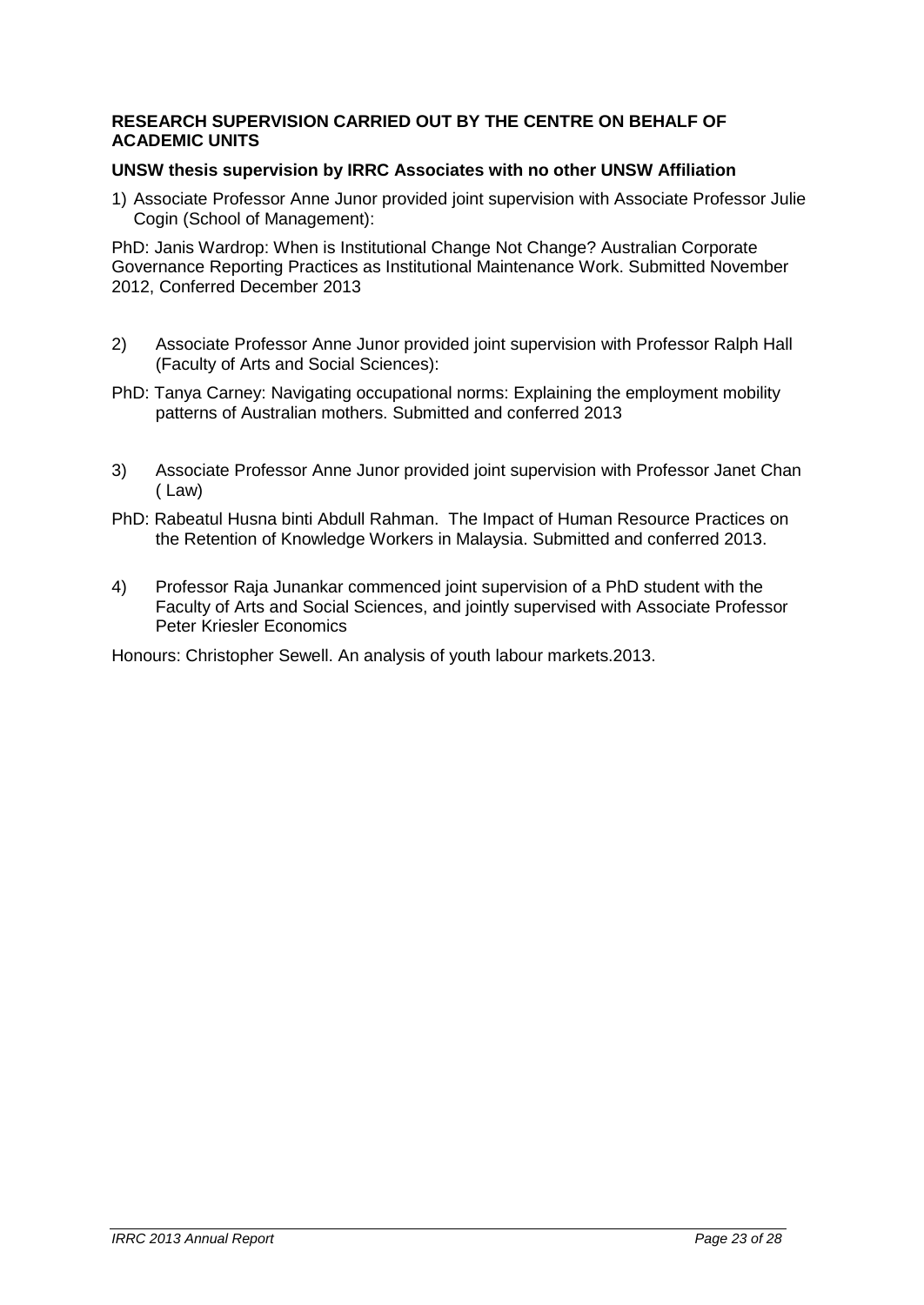# **PUBLICATIONS 2013**

# *Books 2013*

1. **Hart NL (2013)** Alfred Marshall and Modern Economics. Palgrave Macmillan, Basingstoke U.K.

# *Edited Collections*

- 2. **Kriesler, P** and Harcourt, GC, Editors **(2013)** *Oxford Handbook of Post-Keynesian Economics* Volume 1: Theory and Origins, Oxford University Press, New York, ISBN978-0-19-539076-6
- 3. **Kriesler, P** and Harcourt, GC, Editors **(2013)** *Oxford Handbook of Post-Keynesian Economics* Volume 2*: Critiques and Methodology*, Oxford University Press, New York, ISBN 978-0-19539075-9
- 4. **Kriesler, P** Joint editor with Chester, L and Johnson, M **(2013)** Heterodox economics and the crisis that won't go away 12th Australian Society of Heterodox Economists Conference 2-3 December, 2013, The University of New South Wales SBN: 978-0- 7334-3375-7
- 5. **Pixley J,** Harcourt GC. Editors (2013) *Financial Crises and the Nature of Capitalist Money*. 320 pages. Palgrave Macmillan

# **B***ook Chapters*

- 6. Harcourt GC and **Kriesler P (2013**) Michal Kalecki and Rosa Luxemburg on Marx's schemes of reproduction: two incisive interpreters of capitalism. In *The Legacy of Rosa Luxemburg, Oskar Lange and Michal Kalecki* Vol. 1. Editors: Bellofiore R, Karwowska E, Toporowski J. Palgrave MacMillan , pp. 9-18.
- 7. Harcourt GC and **Kriesler PR (2013)** "Introduction" Oxford Handbook of Post-Keynesian Economics Volume 1 and Volume 2 , Oxford University Press, New York, 2013, G.C. Harcourt and P. Kriesler (eds) ISBN 978-0-19-539076-6, pp. 1-44
- 8. **Kriesler PR (2013)** Post-Keynesian Perspectives on economic development and growth. In *Oxford Handbook of Post-Keynesian Economics* Volume 1: Theory and Origins. Oxford University Press, USA, pp. 539-555.
- 9. Halevi J**, Hart NL,** and **Kriesler P (2013)** The Traverse, Equilibrium Analysis and Post-Keynesian Economics. In *The Oxford Handbook of Post-Keynesian Economics*. Editors: Harcourt GC, Kreisler Vol 2: Critiques and Methodology, Oxford University Press, New York, 2013, G.C Harcourt and P. Kreisler (eds) pp. 175-197.
- 10. **Quinlan M (2013)** Precarity and workplace well-being: a general review. In *Safety or Profit? International Studies in Governance, Change and the Work Environment*. Ed Nichols T and Walters D. Amityville NY: Bayview, pp. 17-32.
- 11. **Pixley JF**, Harcourt GC **(2013)** Introduction to Positive Trespassing. In *Financial Crises and the Nature of Capitalist Money: Mutual developments from the challenge of Geoffrey Ingham*. Palgrave Macmillan, pp. 1-18.
- 12. **Pixley JF** Harcourt GC Editors **(2013**) Geoffrey Ingham's theory, money's conflicts and social change. In *Financial Crises and the Nature of Capitalist Money*. *Mutual developments from the challenge of Geoffrey Ingham*.. Palgrave Macmillan, Basingstoke UK , pp. 273-299.
- 13. **Woolfson, C (2013)** 'Safety failures the offshore oil industry: from *Piper Alpha* to *Deepwater Horizon*', in T. Nichols and D. Walters (eds.) *Safety or Profit? International Studies in Governance, Change and the Work Environment,* Amityville: Baywood Press, USA. pp. 181-203.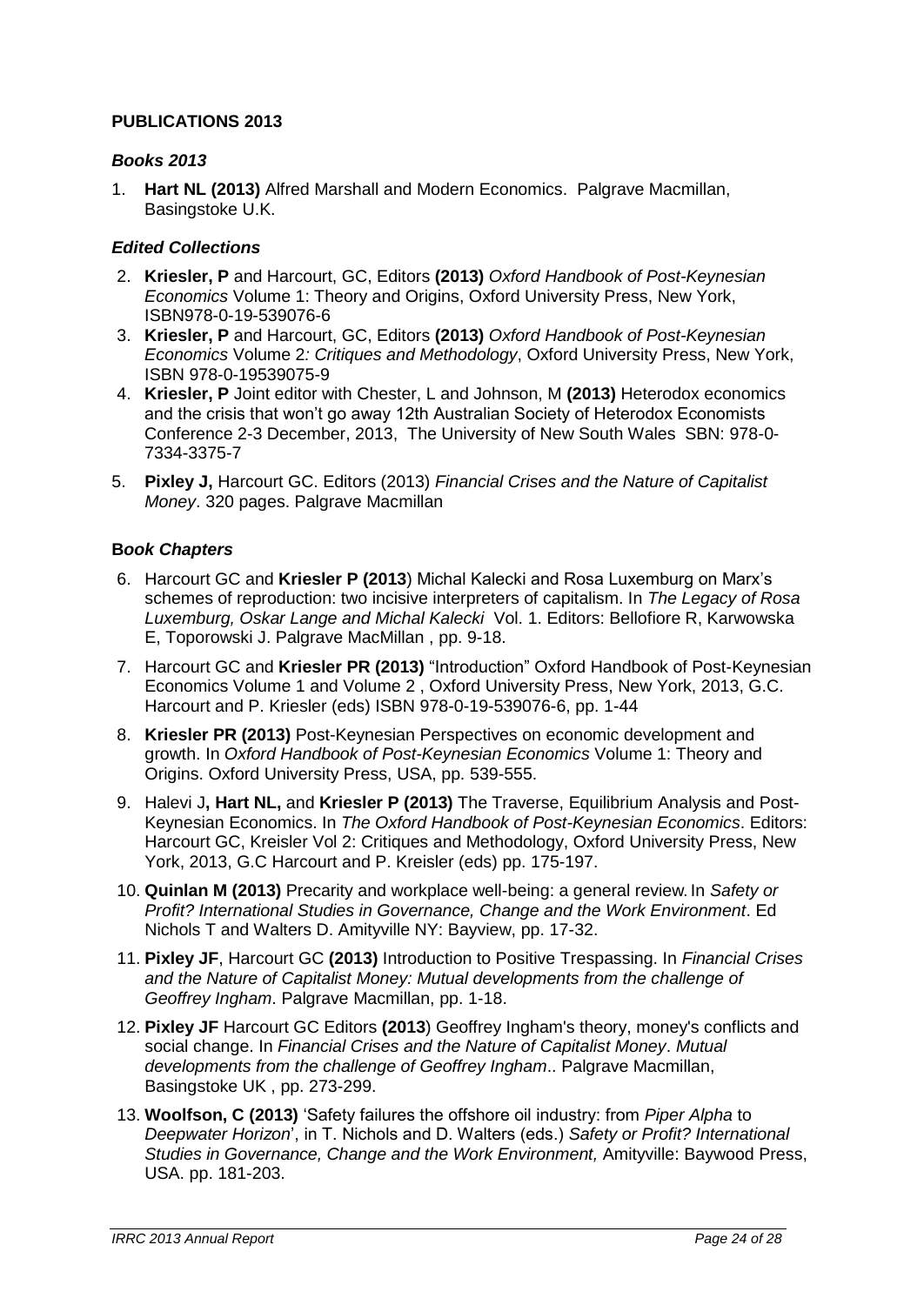# *Refereed Journal Articles 2013*

- 14. **Kriesler P**, Harcourt, GC and Langmore, J **(2013)** "Faith, works and talents entwined: driving forces behind John Nevile's contributions*. Economic and Labour Relations Review* 24(2) 228-237.
- 15. **Kriesler, P**, Nevile, J. and Harcourt, G.C. **(2013)"** Exchange rates and the macroeconomy in an eral of global financial crises, with special reference to Australia" Economic and Labour Relations Review, 24 (1) 2013 pp. 51-63.
- 16. **Magnani, E (2013)** From financing labour to labouring finance: subjectivity in financial times, *Cosmopolitan Civil Societies: An Interdisciplinary* Journal 5(2):129-142 12
- 17. **Morris, A. (2013),** 'Public housing in Australia: A case of advanced urban marginality?' *The Economic and Labour Relations Review* 24(1)80-96.
- 18. Turner M, **O'Donnell M**, Suh C-S, Kwon S-H. **(2013)** Public sector management and the changing nature of the developmental state in Korea and Malaysia. *The Economic and Labour Relations Review* 24(4):481-494
- 19. **O'Donnell M**; Turner M, **(2013),** ' Leading the world: Public sector reform and egovernment in Korea', *The Economic and Labour Relations Review* 24(4): 533 - 548,
- 20. Jayawardana AKL; **O'Donnell M**; Jayakody JASK, **(2013)** Job involvement and performance among middle managers in Sri Lanka. *International Journal of Human Resource Management* 24,(21): 4008 - 4025,
- 21. **O'Donnell ME** and Roles C **(2013),** The Fair Work Act and Worker Voice in the Australian public service. *Adelaide Law Review* 34(1): 93 - 117,
- 22. **Pixley J, Whimster S, Wilson S**. (2013) Central bank independence: A social economic and democratic critique. *The Economic and Labour Relations Review* 24(1):32-50
- 23. **Quinlan, M**. (2013) Precarious and hazardous work: the health and safety of merchant seamen 1815-1935, *Social History* 3
- 24. **Quinlan, M**. (2013) Precarious employment, ill-health and lessons from history: The case of casual (temporary) dock workers 1880-1945 *International Journal of Health Services* 43(4):721-744.
- 25. **Quinlan, M**. (2013) Underleverantörssystem, sweating och arbetsmiljö inom konfektionsindustrin 1880–1920: Otrygga arbeten i ett historiskt Sammanhang, *Arbetarhistoria*,:3–4:6-15.
- 26. **Quinlan M, Hampson I, Gregson S**. (2013) Outsourcing and offshoring aircraft maintenance in the US: Implications for safety. *Safety Science* 57:283-292
- 27. **Royal C**, O'Donnell L. **(2013)** Beyond the illusion of numbers: A challenge for financial regulators and analysts. *The Economic and Labour Relations Review* 24(4):568-583
- 28. **Sheldon P, Thornthwaite L**. **(2013)** Employer and employer association matters in Australia in 2012. *Journal of Industrial Relations* 55(3):386-402.
- 29. **Sheldon P**, Li Y. **(2013)** Localized poaching and skills shortages of manufacturing employees among MNEs in China. *Journal of World Business* 48(2):186-195.
- 30. Kallaste, E. and **Woolfson, C**. **(2013)** 'Negotiated responses to economic crisis in the Baltic states', *Transfer: European Review of Labour and Research* 19.(2.)253-266.
- 31. **Woolfson, C.** Fudge, J. and Thörnqvist, C. **(2013)** 'Migrant precarity and future challenges to labour standards in Sweden', *Economic and Industrial Democracy***,** Vol. 35. Pre-publication online.
- 32. B. Likic-Brboric, Z. Slavnic and **Woolfson, C (2013)** 'Labour Migration and Informalisation: East meets West', *International Journal of Sociology and Social Policy*.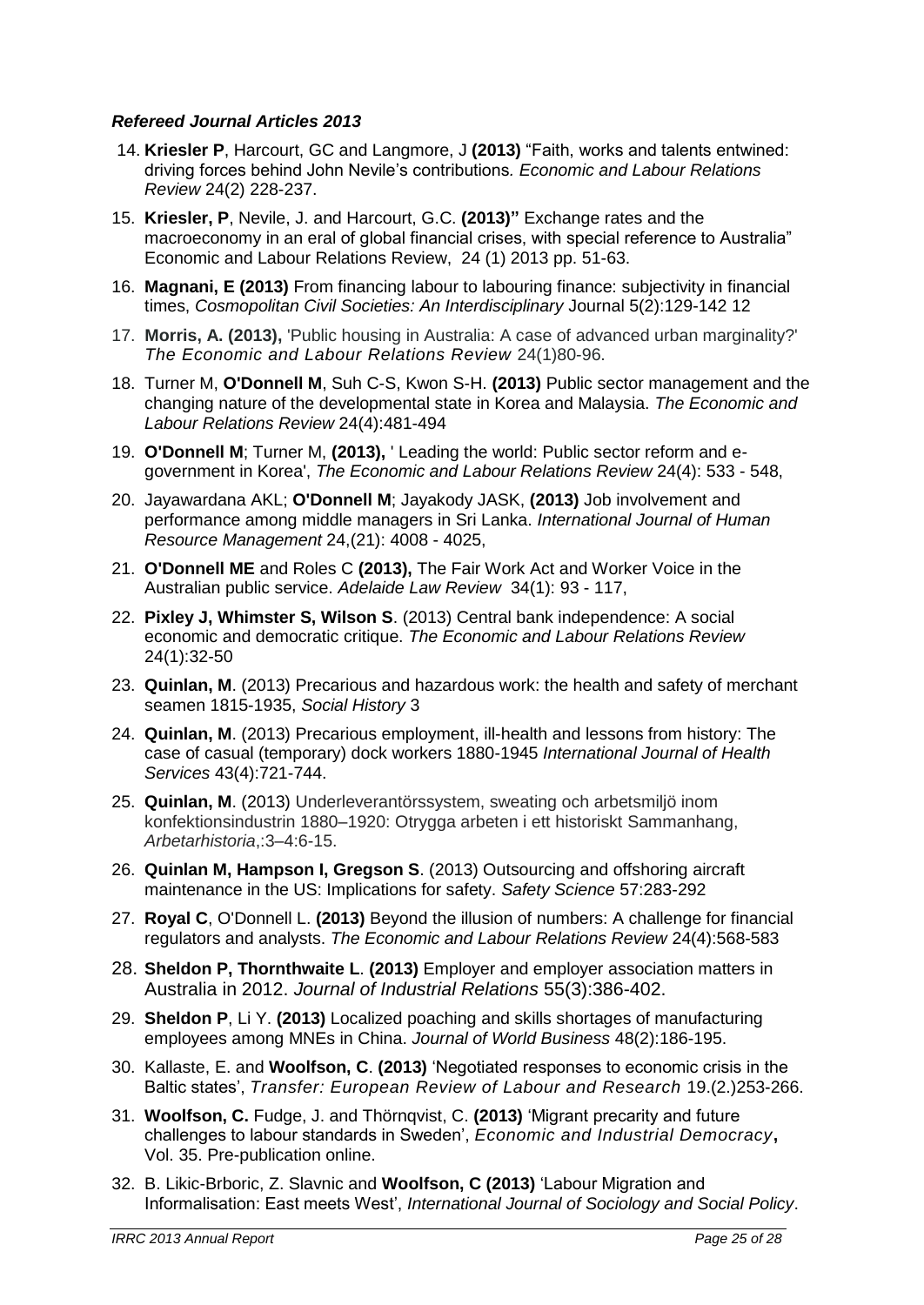V33(11/12):677-692. Selected by journal editorial board as the Outstanding Article of 2013.

# *Conference Papers 2013*

- 33. **Carney, T. and Junor, A. (2013)** Wanted! Flexibility and security: Finding a Package of Terms and Conditions that Work for Employed Mothers, Presented at *Changes and Challenges in a Globalising World*. Fifth International Community, Work and Family Conference, University of Sydney, 15-19 July. Full Papers, Available at: http://www.aomevents.com/CWFC2013/Abstracts/Full\_Papers
- 34. **Faifua DE** and Tortorello F, **(2013)** Elite professionalism: The positioning of career agency in organization, in 29th European Group of Organization Studies Colloguium 2013, European Group of Organization Studies, Austria, presented at European Group of Organization Studies, Montreal Canada, 2 - 6 July.
- 35. **Gregson S**, **Quinlan M** and **Hampson I (2013)** 'Industrially seeking status the costs and benefits of professionalism in aircraft maintenance work', paper presented to the 13th Biennial Labour History Conference, Sydney Trades Hall.
- 36. **Hampson I**, and **Gregson S (2013)** 'Licensing and the Labour Process in Australian Aircraft Maintenance: Deskilling by Stealth?' paper presented to the International Labour Process Conference, 18-20 March, Rutgers University, New York.
- 37. **Hampson, I, Fraser, D. and Junor, A (2013**) A skill shortage of a certain kind: Segmentation in the labour market for licensed and unlicensed aircraft maintenance engineers (AMEs) in Australia. Paper prepared for presentation to the Conference of the International Working Party on Labour Market Segmentation, Trinity College, Dublin, 12- 14 September.
- 38. **Junankar, P.N (Raja) (2013)** "Is there a trade-off between employment and productivity?" paper presented to the ILO Expert Seminar on "More and better jobs for inclusive growth" Geneva 28/29 November 2013.
- 39. **Kriesler PR**, Harcourt GC, Nevile JW. **(2013)** Why Myths in Neoclassical Economics Threaten the World Economy: A Post-Keynesian Manifesto. CofFEE Conference 2013 Reconstructing a Full Employment Narrative, University of Newcastle, 4 -5 Dec 2013 - . Proceedings editors: Wrightson G. Reconstructing A Full Employment Narrative: Proceedings: *Refereed Papers.* 56-66.
- 40. **Woolfson**, **C (2013)** 'Reconfiguring the Swedish Model: Between Laval and the (neo) liberal migration regime', invited contributor to international workshop "Social Rights and Markets", Department of Law, University of Glasgow, 22 November 2013.
- 41. **Woolfson, C (2013)** Plenary contribution 'The formation of the new *austeriat* in neoliberal post-communist sending countries' to 'Migration' session, *Work, Employment and*  Society 2013 Conference, 5<sup>th</sup> September, University of Warwick, UK.
- 42. **Woolfson**, **C (2013)** 'Migrant precarity and future challenges to labour standards in Sweden', Stream Name: Migration, ethnicity, equality and diversity, disabilities, minorities, *Work, Employment and Society* Annual Conference, Warwick University, 4 September 2013.
- 43. **Woolfson**, **C (2013)** Judy Fudge and Christer Thörnqvist, 'Migration reform, precarity and the Swedish model: New challenges for Swedish trade unions', paper to "Trade Unions and Immigrants in Europe revisited" *Tenth Annual IMISCOE Conference* Malmö*,*  Sweden 26-27 August 2013.
- 44. **Woolfson, C (2013**) invited keynote speech: 'Migration, Austerity and New Challenges to Labour Markets in the Baltic/Nordic Region', Expert seminar on *Labour Migration in*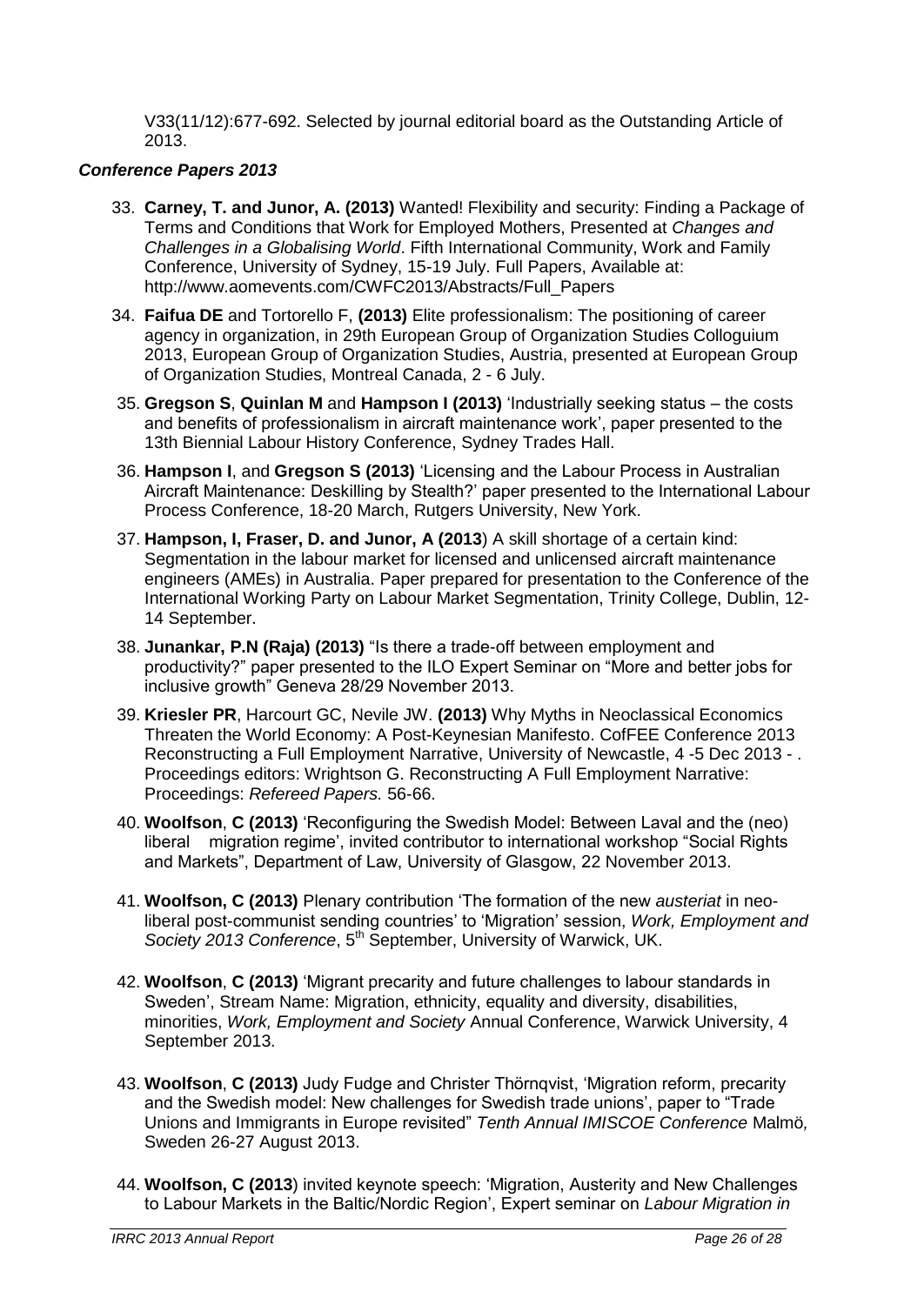*the Baltic Sea Countries: Trends and Prospects,* Lithuanian Social Research Centre, the Nordic Council of Ministers Office in Lithuania, the Embassy of Sweden and the Committee on Social Affairs and Labour of the Seimas of the Republic of Lithuania, Grand Chamber of Parliament of Lithuania, Vilnius, Lithuania, 25 April 2013.

# *Research Reports for International Agencies,Submissions to Governments and Expert Evidence to Courts 2013*

- 45. **Junankar, P.N. (2013)** Employment and Productivity, Phase 2. International Labour Organisation, March September.,
- 46. Croucher, R., Stumbitz, **Quinlan, M** and Vickers, I **(2013)** *Can Better Working Conditions Improve the Performance of SMEs? An International Literature Review*. Geneva: International Labour Office.
- 47. **Walters, D**. Wadsworth, E. and **Quinlan, M**. (2013) *Analysis of the determinants of workplace occupational safety and health practice in a selection of EU Member States*, (plus Annexe) European Risk Observatory, European Agency for Safety and Health at Work, Luxembourg.*. available:* https://osha.europa.eu/en/publications/reports/analysisdeterminants-workplace-OSH-in-EU/view
- 48**. Quinlan M (2013)** *Supply Chains and Networks.* Canberra: Safe Work Australia
- 49. **Quinlan MG (2013)** Road Safety Remuneration Tribunal Annual Work Program Submission, 12 September.
- 50. .**Quinlan MG (2013)** Second Audit of the Mine Safety Unit and Office of Chief Inspector of Mines. 2013. Workplace Standards Tasmania, Hobart.

# *Seminar Papers, Keynote Addresses, Panel Papers. Invited Articles and Presentations*

- 51. **Hampson. I, Quinlan, M, Fraser, D and Junor, A (2013)** Aircraft Maintenance in Australia: Issues, Prospects and Loose Ends. Presentation to Aircraft Engineers International Annual Congress, Bayview on the Park, Melbourne, 20th. - 23rd. November.
- 52. **Hampson, I, M. Quinlan, D. Fraser and A. Junor (2013)** Aircraft Maintenance in Australia: Issues, Prospects and Loose Ends, *I*nvited Address to the Global Aviation Research Network, Macquarie University, Spring St, Sydney, 29 November,

53. **Junankar, P.N. (Raja) (2013)** "Is there a trade-off between Employment and Productivity, IZA Discussion Paper No. 7717, Bonn, Germany.

54. **Junankar, P.N. (Raja)** and Abu Shonchoy **(2013)** "The Informal Labour Market in India: Transitory or Permanent Employment for Migrants?" IZA Discussion Paper No. 7587, Bonn, Germany.

# *Discussion and Working Papers*

- 55. **Junankar, P.N. (2013)** "Australia: The Miracle Economy", IZA Discussion Paper No. 7505, Bonn, Germany.
	- 1. 56. Harcourt, G.C, **Kriesler, P** and Nevile, J**, (2013)"**Why Myths in Neoclassical Economics Threaten the World Economy: A Post-Keynesian Manifesto (December 2013) UNSW Australian School of Business Research Paper No. 2013-36 Available at SSRN: http://papers.ssrn.com/sol3/papers.cfm?abstract\_id=2374960

57. **Freedman, C**, Harcourt, G.C, **Kriesler, P** and Nevile, J **(2013**) "Milton Friedman: Constructing an Anti-Keynes" Friedman, C, Harcourt, G.C, Kriesler, P and Nevile, J, (December 2013) UNSW Australian School of Business Research Paper No. 2013-35 Available at SSRN:http://papers.ssrn.com/sol3/papers.cfm?abstract\_id=2374956